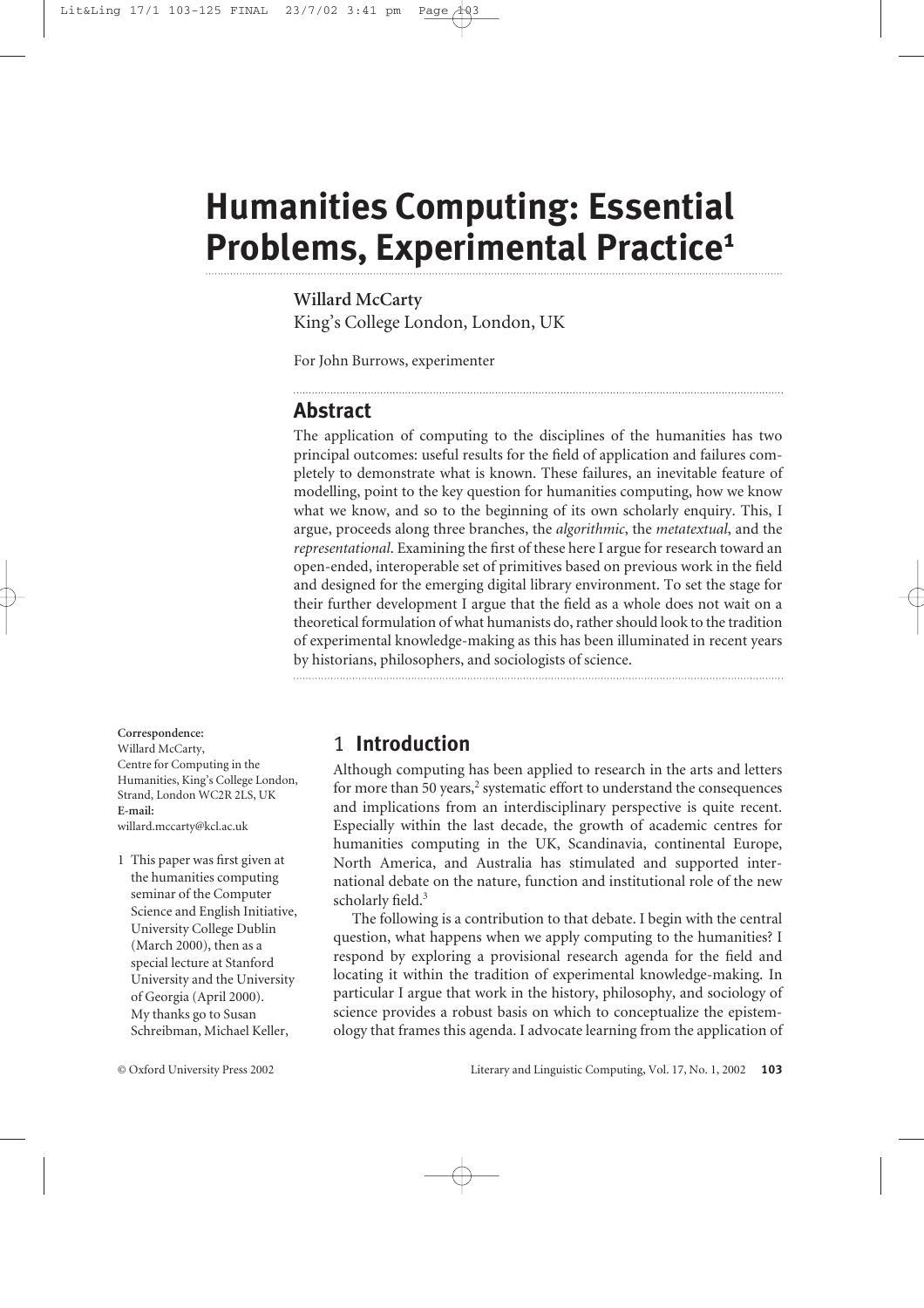humanistic and sociological methods to the natural sciences in our continuing effort to understand the impact of a scientific device on the humanities.

# 2 **What Happens**

In operational terms, when humanities research is computerized the source materials become *data*—that is, computable information—and the research methods resolve into some combination of software and markup.<sup>4</sup> What happens intellectually is neither solely computational nor autonomously human but a combination or interaction of both—a thinking with, and against, the computer. The translation of source materials into data involves two fundamental steps: a choice of what to consider *to be the data* and a perceptual shift required to see these materials *as data*.

In making this choice one rules out not just what one regards as irrelevant—the illustration on the front cover? the text of the colophon?—but also those features of the source that are too difficult or wholly impossible now, or perhaps ever, to compute. Such exclusion raises interesting questions. The perceptual shift goes both ways: one can compare the source before conversion—with all its implicit contexts and the perceiver's tacit knowledge—with the denuded corpus of data. The difference illuminates what has not survived translation; it raises the question, why not? Selecting or designing software for the task in mind is likewise based on the never wholly successful attempt to map the aims of the study onto what software can do. Insertion of those unambiguous declarative statements (i.e. markup) normally involves the same creative conflict between computation and cognition: that which can be formulated in the rigorously consistent and explicit terms of the metalanguage is very different from thoughts about the object of study, whether these are inchoate in the mind or worked out in a 'natural language' argument. It is the difference, the gap between human knowledge and mechanical demonstration, that counts. Humanities computing lives and deals in that gap.

Another way of construing what happens is in terms of *modelling*, by which I mean 'the manipulation of symbol structures so as to bring them, more or less closely, into parallel with [a] pre-established nonsymbolic system, as when we grasp how dams work by developing a theory of hydraulics or constructing a flow chart'.<sup>5</sup> In terms of humanities computing, modelling is an iterative process of constructing and developing something like a computational 'knowledge representation' as this is defined in computer science.<sup>6</sup> In fact we might say that a model is a manipulable knowledge representation. I prefer to use the present participial *modelling* because it emphasizes the provisional, contingent nature of a continuing activity. Although representations, of knowledge or of anything else, can be equally provisional, the present participle usefully prevents us from mistaking what we do as a past participial result, some representation of what has been reached, understood, and so is *known*.

William Kretzschmar, and Nelson Hilton for the opportunities to work on it in public; to Charles Bigelow, John Bradley, John Burrows, Harry Collins, Vanessa Davies, Greg Dening, Susan Hockey, John Lavagnino, Tito Orlandi, Wilhelm Ott, Harold Short, Patricia Wright, and others I cannot (*mea culpa*) recall for help along the way.

- 2 See the bibliographies by Lancashire (1991) and Adamo (1994); for text analysis, see also the bibliography in McCarty (1993).
- 3 For an accounting and taxonomy of humanities computing centres, see McCarty and Kirschenbaum (2000); for recent public debate, see the essays listed on my homepage at http: //ilex.cc.kcl.ac.uk/wlm/; Unsworth (2000a), the essays referenced there and others by the participants; those by Tito Orlandi, listed on his homepage at http: //rmcisadu.let.uniroma1.it/ ~orlandi/; and the many discussions over the last few years on the *Humanist Discussion Group* (1997–).
- 4 For the prevalent sense of *data* as specifically computable, see the *OED* s.v. 1d. Here *markup* is taken to mean unambiguous declarative metalanguage inserted into or otherwise associated with primary linguistic data to identify items for processing that software cannot otherwise reliably treat.
- 5 Geertz, whose words I have quoted, usefully distinguishes this sense of the word, a model 'of' something, from a model 'for' it, 'the manipulation of the nonsymbolic systems in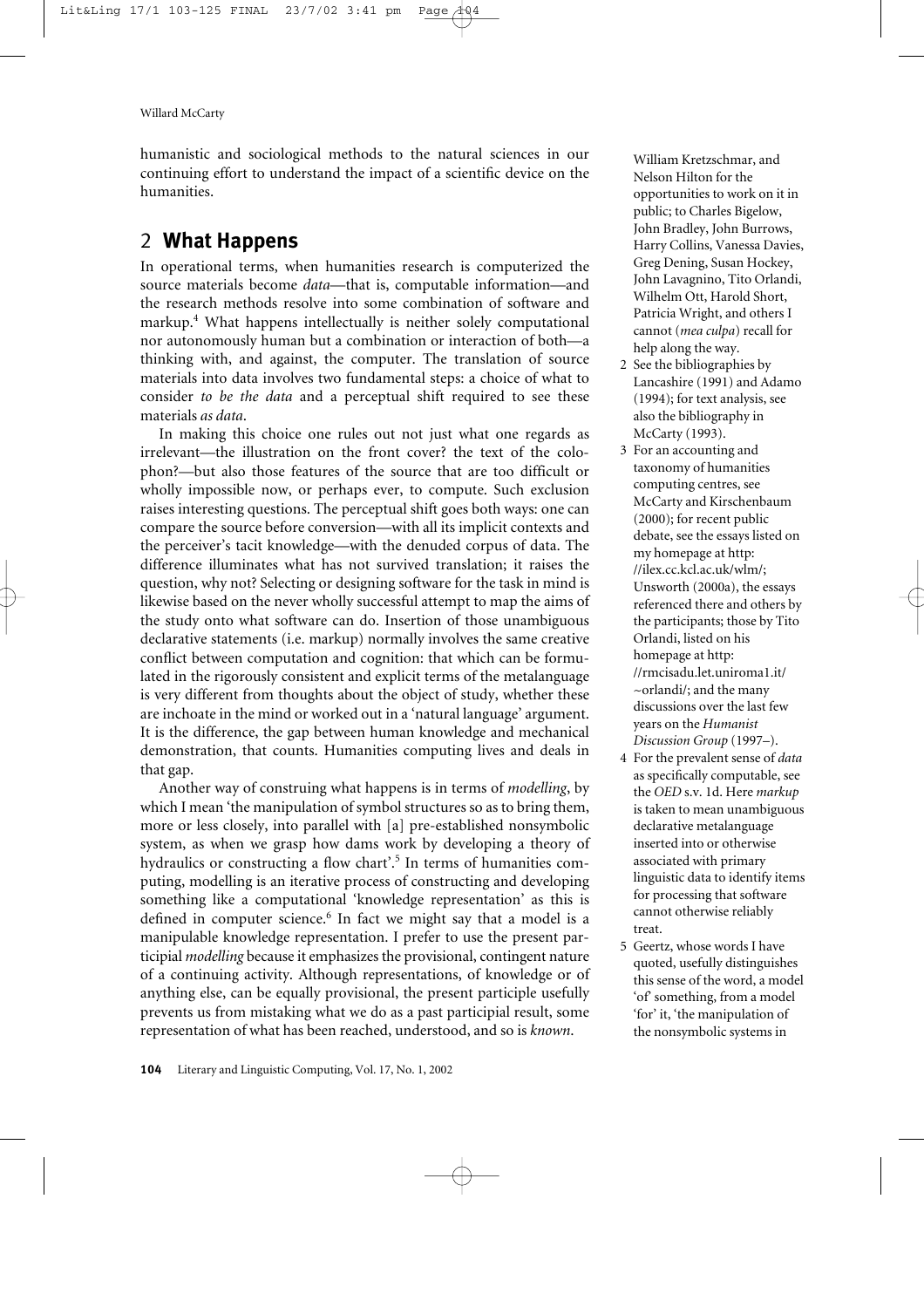terms of the relationships expressed in the symbolic, as when we construct a dam according to the specifications implied in an hydraulic theory or the conclusions drawn from a flow chart' (Geertz, 1973, p. 93). As I have noted elsewhere, the literature on modelling is extensive but bewildering in its lack of consensus; the usage most companionable with humanities computing is found in experimental physics, where it is applied to the construction of equipment or software thus to model otherwise unreachable things and events (McCarty, 1994, pp. 278–80). On modelling in the sciences, see Groenewold (1961), Leatherdale (1974), Redhead (1980), and Cartwright (1983); in the humanities, see Frye (1991).

- 6 See Unsworth (2001) for a definition and detailed discussion of the term.
- 7 The term refers to an originally wooden, now plastic construction set for children, invented in the early twentieth century; see Cartwright (1983, p. 158).
- 8 Conventionally in the humanities we speak rather of raising questions, or more recently of problematizing. Given the promotional rhetoric of computing, however, and the pervasive misunderstanding of what research is for, the shock-value of 'failure' is needed as a salutary reminder that, as Fowler has said about the commentary, good scholarship 'does not solve problems but makes them worse' (Fowler, 1999: 442).

Because machinery is so often directly involved, a 'model' in my sense is chiefly a physical device, something one runs, tinkers with, obtains results from, although the activity can of course take place in the head, as a thought-experiment. In either case, as it is a surrogate for or simulacrum of the thing studied a model cannot be true. Rather it is a pragmatic 'work of fiction' (Cartwright, 1983, p. 153) designed to reach a truth that is otherwise difficult or impossible to reach, or which one can intuit but not demonstrate. Often it will of necessity be quite crude hence the term 'tinkertoy modelling' in physics<sup>7</sup>—but its verisimilitude is only a condition of its usefulness, not the point of the exercise. A completely successful model—one which performed exactly as expected would only demonstrate that the knowledge it instantiated was trivial (in the mathematician's sense); it would be of no interest *as a model* to research. It might be of interest as a process that generates useful results for some other purpose, but properly speaking a model teaches us when it fails to correspond to what we expect of it. The model can fail in two ways, either by not working despite perfect implementation of what we know how to specify, or by working when we think it should not. Such failures drive research forward iteratively by suggesting improvements or pointing to the need for further investigation.8

Examples from the sciences will illustrate my point. In one biorobotics project researchers have modelled the walking and climbing behaviour of the *Blaberus discoidalis* cockroach, with benefits both to biology and robotics.9 The model, Robot III, is well known because of its relative success, but as one of the researchers has said, its failures (e.g. to climb an obstacle of a kind the insect would easily scale) are much more interesting because they tell us what we do not know.<sup>10</sup> In another project mechanical engineers attempting to simulate how humans walk built a model literally from tinkertoys, not intending it to work but to demonstrate certain problems. 'Playing, with no hopes of success' they tried it, it worked and new ideas about walking have followed (Coleman and Ruina, 1998). Testable theories—for example, 'how the mind works' (to quote the title of Pinker (1997))—can also be considered models insofar as their primary value for research lies in what they do not comprehend. Thus Fodor, in his review of Pinker's book, quotes Ecclesiastes: 'the heart of the wise is in the house of mourning' (Fodor, 1998). As the linguist Edward Sapir famously said, 'All grammars leak' (1921, p. 38). Research follows these (well-constructed) leaks, though their often intermediary role means that they tend to be absorbed in the process of building better grammars.

Applied computing is no exception in its experimental application of formal constructs. Text-analysis systems, whether consciously or not, are based on roughly similar models of how meaning arises in a text—or more precisely, where it does. We hardly need reminding of how woefully inadequate, tinkertoy-like these models are, but they are none the less useful, for example, to give empirical focus to what we mean by 'context'. The difference that our machinery makes, which we are only beginning to realize, is that unlike the medieval exegetes who invented the con-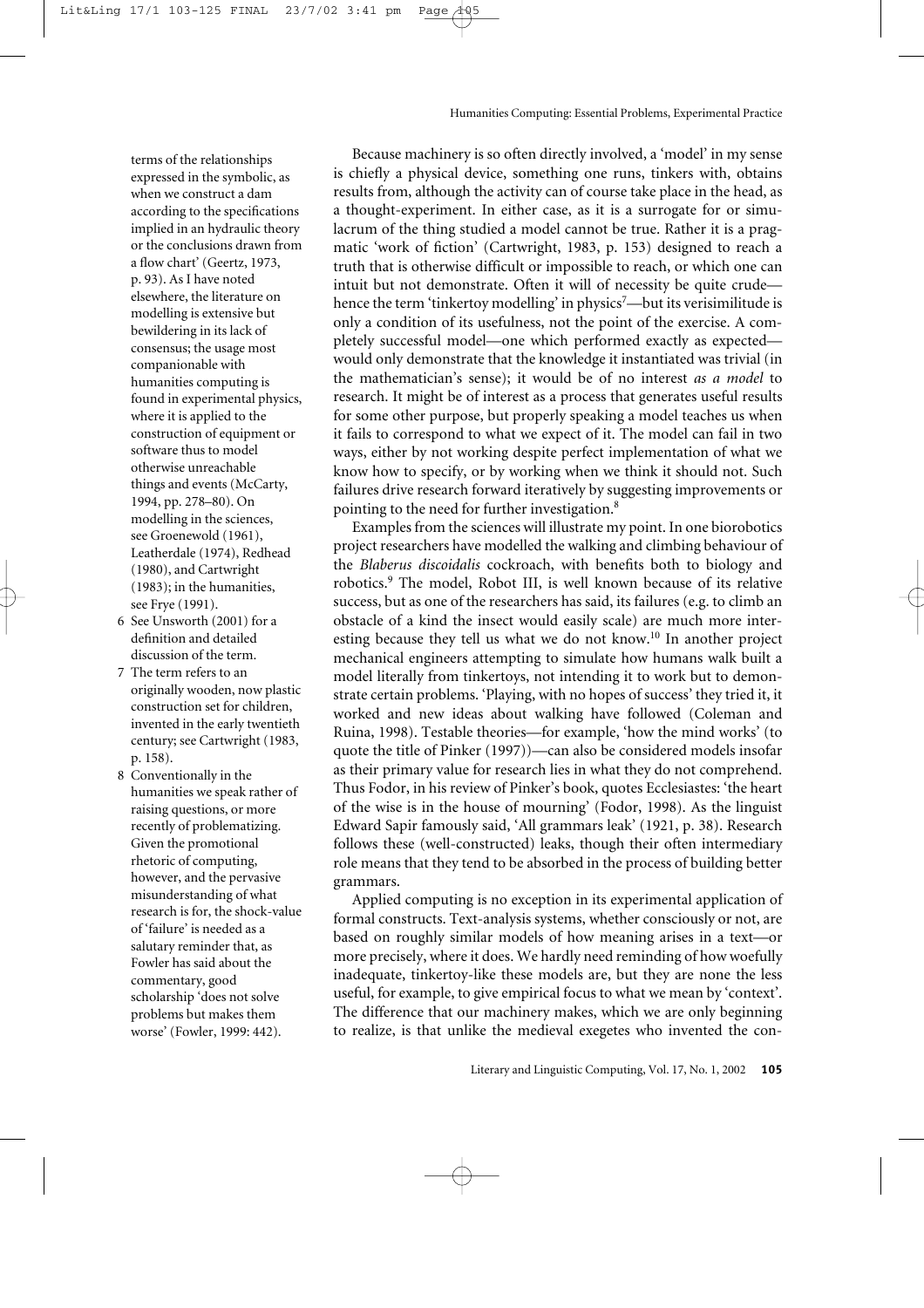cordance (McCarty, 1993), we can manipulate as well as use a model of textual meaning. One of the clearest examples in humanities computing is the work of Burrows, whose application of numerical techniques to questions of stylistics and attribution typically proceeds by careful, judicious probing of results.<sup>11</sup>

Positive results have pragmatic value: they attest to a successful technique, which in turn adds to the stock of methodological knowledge. Potentially this technique constitutes an exportable object, of interest in other circumstances and disciplines, and so a valuable commodity by which the interdiscipline makes itself useful to others. But, again, for humanities computing the completely successful technique is in itself trivial—until, perhaps in a new context, it can be made to fail. Then it becomes interesting once again as scholarship.

What do I mean by 'scholarship' in humanities computing? This is the primary question I wish to raise here. The answer is not at all obvious: we cannot simply assume we know what this is. We cannot just import a definition from elsewhere, *because each field defines itself in the nature of its scholarship*; indeed, divergent schools within a single field may look with like incomprehension or disapproval on the work of each other. Philosophers do philosophy, which does not look at all like classical philology; in turn, the classical philologist may well not be able to see what the sociologist does *as* scholarship. Computing humanists must grow their own definition. I have begun already by adapting what I think is a commonly held view in the humanities, if an old-fashioned one, that the point of our work is to raise better questions rather than come up with solutions. Through the discussion of modelling I have laid particular stress on what I think is the commanding role of experiment in raising these questions. After offering a provisional typology for this work and developing a broad example of research, I will devote the remainder of this paper to the ethos of experiment and where we may look for help with it.

# 3 **Kinds of Humanities Computing**

Let us divide the work of humanities computing into three fundamental branches: *algorithmic*, *metalinguistic*, and *representational*. <sup>12</sup> The first emphasizes the application of analytical algorithms to source materials; for example, to generate a table of collocation frequencies for a given text or to analyse inflected words morphologically. The second is concerned chiefly with addition of metalinguistic tagging to identify entities software cannot reliably treat, such as chapter divisions, references to persons, or figures of speech. The third, though it also of course uses algorithms, focuses on arranging, formatting, or otherwise transforming the appearance of data. This may be done analytically to reveal patterns, as the KWIC concordance does for language<sup>13</sup> or McGann's deformational filtering for images, $14$  or synthetically in the design and construction of electronic scholarly reference works, such as editions, commentaries, lexicons, and the like (McCarty, 2002).

- 9 This research was featured in the January 2000 issue of the journal *BioScience*; see Reizmann *et al*. (2000). See also the homepage of the Biologically Inspired Robotics Laboratory at [http://biorobots.cwru.edu/.](http://biorobots.cwru.edu/)
- 10 James Watson, quoted in Menzel and D'Aluisio (2000, p. 105).
- 11 On unexpectedly good results, see Burrows and Craig (2001); on results that are surprising because they are better than they should be, see Burrows (1992, pp. 173–4). The clearest statements and demonstration of modelling are in Burrows (2002).
- 12 Compare McCarty (1999a). Here I concentrate almost exclusively on text. For visual data, see note 14; for music, see the International Symposium on Music Information Retrieval (2000), Online Music Recognition and Searching (2000) (with bibliography), and Roland *et al*. (2001).
- 13 That the 'keywords [of a KWIC concordance] form a column which guides the eye' was noticed by its inventor Luhn in 1959 (Luhn, 1966); for its consequent uses in research, see Fischer (1966), Preston and Coleman (1978, p. 9), and McCarty (1993, p. 57).
- 14 See McGann (1997). The broader topic of what is popularly called called 'visual thinking' or 'visualization' is both broad and ill-defined; it includes art history, cognitive psychology, semiology, and design theory (specifically for text, theory of typographic form), among several other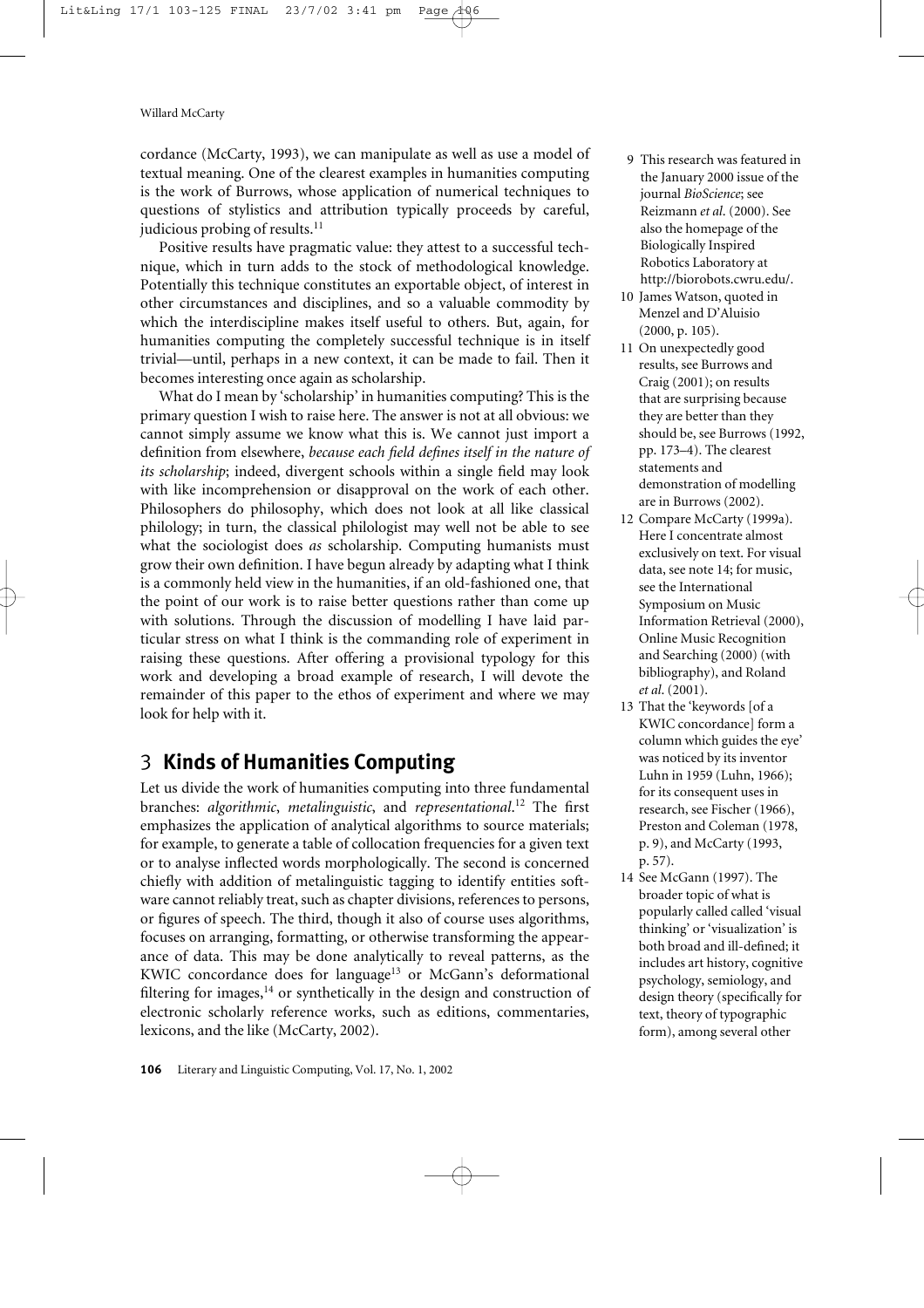fields. For art history (with aspects of psychology), see, for example, Arnheim (1969); for psychology, Wright (2000); for graphical semiology, Bertin (1967); for design theory, see Tufte (1983, 1990, 1997) and the *Genre and Multimodality* project (2000) (with bibliography); for typographic theory, Baudin (1994); for software design, Petre *et al*. (1998).

- 15 For the TEI, see *Text Encoding Initiative* (2000); for a popular account of XML, see Bosak and Bray (1999) with further readings; see also Connolly (1997).
- 16 For hypertext research, see McCarty (2000); for new media studies, Manovich  $(2001)$ .
- 17 The problem for the presentation of encoded text is noted by Ott (2000a, p. 93).
- 18 Note the *Elta Software Initiative* (Horton *et al*., 1998), the Text Analysis Software Planning Meeting at Princeton (Sperberg-McQueen, 1996), and the Text Software Initiative (Ide and Veronis, 1993); note also the closely related *Building Blocks Project* (NINCH, 2000), which has ambitions to go further than earlier discussions, such as Bakewell *et al*. (1988) and Bearman (1996), to create an actual research agenda.
- 19 See the *Perseus Digital Library* (especially under 'Publications') and Smith *et al*. (2000).
- 20 On digital library research, see McCarty (2000, III.D); as the entries there make clear, the idea of the digital library tends to reflect a strong

To date the most successful and influential of these branches has been the metalinguistic, principally through the efforts of the Text Encoding Initiative, which has done fundamental research into formal textual structures; research continues in the application of the *TEI Guidelines* and in the development of the Extensible Markup Language (XML).15 The presentational branch, active for the last several years in hypertext research, has more recently expanded under the name of 'new media studies'.16 Here, however, I will focus on the algorithmic branch as a means of approaching the question of our activity as a whole. Most of what I say about that is, however, applicable to all three.

The algorithmic branch of humanities computing has, to put the matter bluntly, not done as well from the perspective of the individual scholar.17 In practice, humanists usually cobble together what they can out of the ragbag of commercial and freeware applications, with academic software added in when anything at all is available for a given area of research. Rarely do humanists have something written for them, even more rarely write it themselves. In recent years, despite scattered proposals, no comprehensive initiative in software development for humanities research has progressed much beyond the discussion stage.<sup>18</sup> There are several obvious practical reasons, but here I would like to concentrate on the scholarly problems that I think need attention before the more worldly matters can sensibly be addressed.

Some years ago, in one such initiative for a new text-analysis system, Sperberg-McQueen (1996; see Simons, 1998) argued that 'we need an open, extensible system…. [whose] architecture, if we insist on calling it that, will be an emergent property of its development, not an *a priori* specification. We are not building a building; blueprints will get us nowhere. We are trying to cultivate a coral reef; all we can do is try to give the polyps something to attach themselves to, and watch over their growth'. Since then the wisdom of his argument for independent but coordinated development has become particularly obvious, especially in the now unavoidable context of the digital library, which has not so much redefined our goals as clarified them. I am not referring here to the electronic analogue of local collections nor to the kind of thing exemplified by the Perseus Digital Library,<sup>19</sup> whose work is centrally important to our realization of it. Rather I am referring to the idea of a singular, world-wide entity—a heterogeneous, geographically unconstrained working environment of mutually compatible data and software to which independent, otherwise uncoordinated efforts contribute.<sup>20</sup>

In important respects the digital library is not at all a radical departure from the dual origins that the term identifies. Its model for aggregation of knowledge is in essence the ancient idea of the research library: a large number of modular resources in more or less standard format that a variety of readers with unforeseen purposes may combine and recombine *ad lib*. As a digital entity it also builds on a broader trend in computing hardware and software toward this recombinatorial liberty. The development of hardware has, as we all know, put computers directly into the hands of individuals. At the same time, the graphical user-interface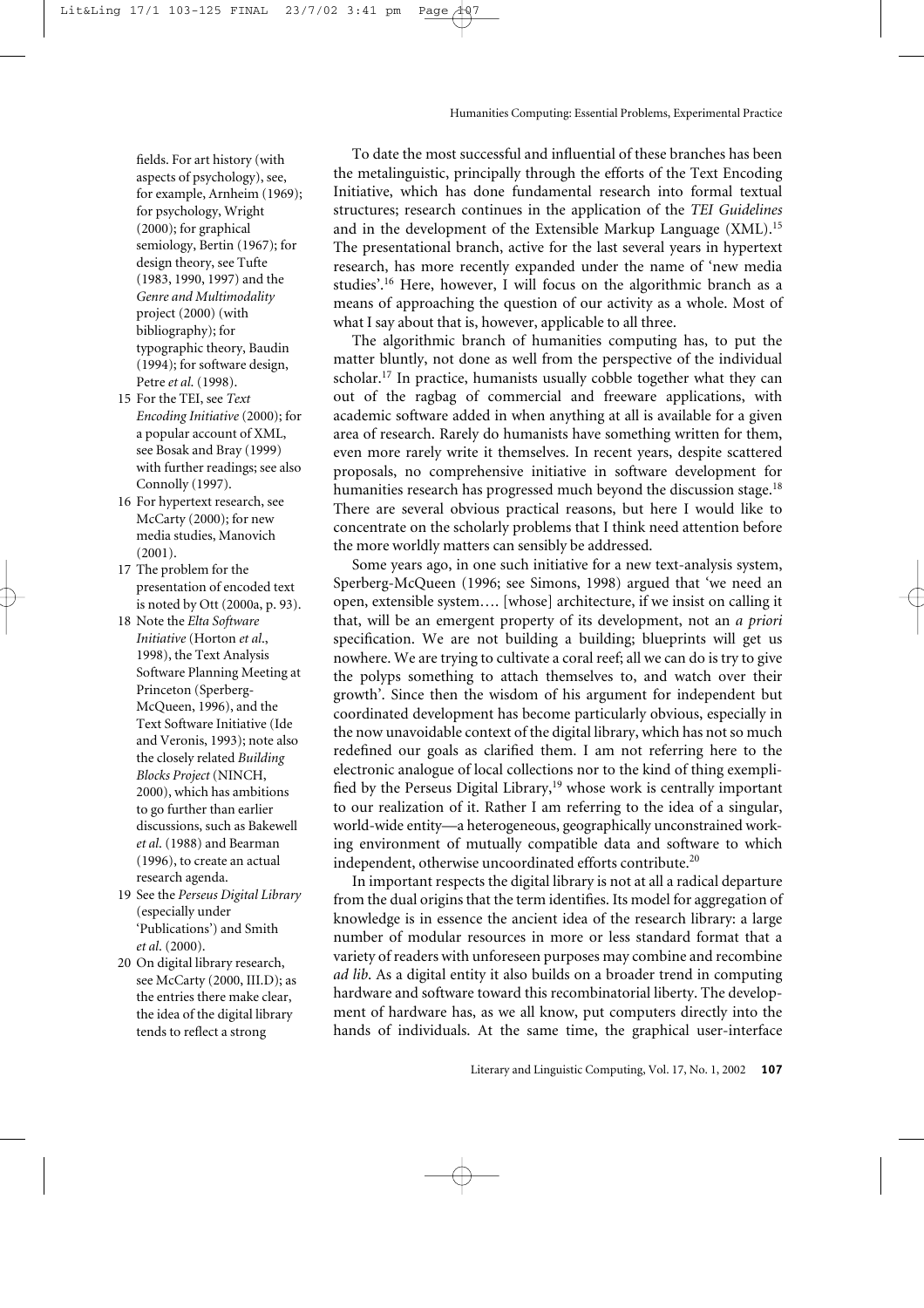mediating their application has provided a visual metaphor of recombinatorial space and so provided impetus to conceptualizing individual programs as components. Software developers now argue for and and work with 'open' architectures of reusable components (although this openness is, of course, severely constrained by commercial interests). The Web, which Smith (1997, p. 240) has identified as key to the infrastructure for computing and communications in the future, provides an indefinitely expanding and various source—indefinitely extensible library shelves—from which to populate the individual 'desktop'.

In other words, that which we might call in computing terms *the enduser realization of modelling* is helping to realize a deeply familiar working environment. With that familiarity comes great potential for the humanities that hardly a moment's reflection is required to grasp.

Admittedly the problems facing the realization of such a library are formidable, perhaps least of which are the technical ones.<sup>21</sup> Among these, the ability of independently developed components successfully to interact with each other—the unsolved problem of 'interoperability'—is the central one.<sup>22</sup> Although we must not overlook these problems or treat them lightly, we also cannot afford to be stopped by them. Hence in the interest of framing our agenda—those things now imaginable to be done—let us put the world-wide digital library into the future-perfect tense, as McGann (1997) recommends. That having been done, it becomes obvious that the digital library provides the natural if not mandatory context in which humanities computing research (and much else) is to be done. This means primarily thinking henceforth in terms of interoperable components that implement broadly applicable functions. Again, this is not a new idea—it has been around at least since the Unix Toolbox $23$ —but its scope and urgency of application are.

In humanities computing perhaps the most notable effort in the direction of interoperable components is the Tübingen System of Text-Processing Programs (TUSTEP), 'a professional toolbox for those academic fields where texts are the object of research'.<sup>24</sup> The problem better, the research opportunity—presented by TUSTEP as by other selfcontained systems lies in the distinction currently made for the digital library between two kinds of online component-based systems: *distributed* on the one hand and *heterogeneous* or *federated* on the other. Although TUSTEP is not an online system, like the former kind it is a finite collection of components 'carefully designed to work with each other', in contrast to the emerging notion of 'cooperating systems in which individual components are designed or operated autonomously' (Paepcke *et al*., 1998, p. 33). Autonomous operation is exactly what interoperability requires.

In the language of systems theory, such components are known as 'primitives', that is, the lowest-level building blocks of the system;<sup>25</sup> by definition, interoperability specifies an open-ended system. Our task, then, is not to define all the relevant primitives, rather a sufficient number to allow actual research and a means for defining others. Depending on the kind of scholarship, this will involve to varying degrees the widely interest in and the potential for collaborative work and user-centred design, which in turn leads to user-built configurations of resources.

- 21 See the extensive discussion of these problems in McCarty (2002) and the references.
- 22 See Fox and Marchionini (1998) and especially Paepcke *et al*. (1998).
- 23 For the application of Unix tools to humanities research, see Orlandi (1990); more generally, Kernighan and Plauger (1976).
- 24 Ott (2000a, p. 93); see also Ott (2000b).
- 25 Dawson and Medler (1997), s.v. 'primitive'; see also 'functional analysis'; discussion in *Humanist*, vol. 14, in several numbers from 258 to 408, s.v. 'primitives'. Unsworth (2000b) is discussed below.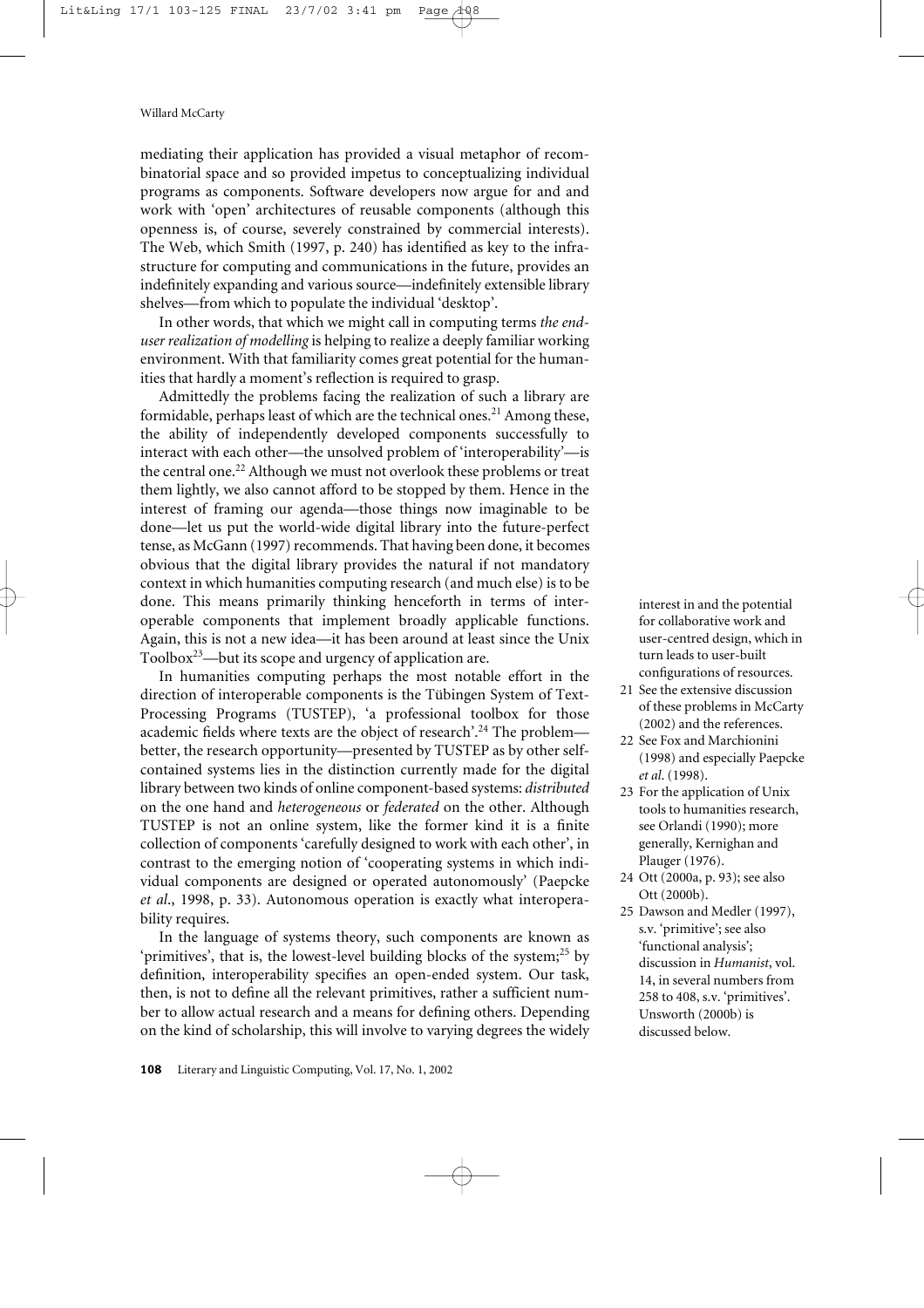dispersed scholarly literature illustrating or discussing methods of analysis, centrally including but not limited to the literature of humanities computing,<sup>26</sup> and two crucial sources of tacit methodological knowledge: the analytical genres, such as the lexicon or commentary, and computing systems designed for research purposes.<sup>27</sup> Extracting this knowledge is a complex subject for which I have no space here.<sup>28</sup> Suffice it to say that the raw material is abundant, but gathering and forming it into a cogent set of primitives is a major project.

# 4 **Defining the Primitives**

An example from everyday life will help illustrate the nature of primitives and the kind of analysis that identifies them. Imagine the world of a builder, which we might describe as a loosely organized system of objects and actions. For the sake of simplicity, consider only the objects: houses, garages, walls, ceilings, floors, timber, paint, glue, glass, bricks, and so on. Within this system we cannot call 'house' a primitive, as it is composed of other objects within the builder's world, for example, walls, ceilings, floors, bricks, timber, glass, paint, etc. 'Brick', however, is a primitive, as the builder acquires bricks ready-made; similarly the timber, glass, and paint.

The implicit analogy between builder and scholar quickly breaks down if pressed—the builder's world is defined by physical, social, and economic constraints not applicable to the scholar's. The point of my analogy is only to raise the analytic question of the scholar's primitives, or more precisely what these primitives might be in the computational environment of a digital library.

Two approaches to this question have been identified. We can begin, as Unsworth (2000b) has proposed, from the top down, identifying as the scholar's 'irreducible currency' a set of fundamental abstract operations that describe what humanists intentionally do and that apply across the genres, periods, and theoretical approaches. His provisional set includes 'discovering', 'annotating', 'comparing', 'referring', 'sampling', 'illustrating', and 'representing'. From these, he argues, we should in principle be able to develop interoperable software tools exchangeable 'across all manner of boundaries of type or token'. At the other end of the spectrum, we can work from the bottom up, as in TUSTEP if not at an even lower level, implementing the discrete mechanical actions that scholars are actually observed to take in the performance of scholarly work or that the computational environment itself requires. This broadly sociological approach is conventional within computer science and software engineering circles, where ethnographic methods of observation *in situ* are now commonly used (e.g. Wixon and Ramey, 1996).

The appeal of the former is that the high-level primitives are the recognizable as well as intentional actions of scholarship, independent (so that argument runs) of accidentals. The appeal of the latter is based on the fact that individuals are seldom if ever reliable informants about their own actions. Observation of what they actually do allows us to

- 26 The bibliographic problem is immense; see McCarty (1999c, n. 5).
- 27 For textual studies this includes, for example, TUSTEP (see note 24), TACT (Wooldridge, 1991; Lancashire et al., 1996), and the Oxford Concordance Program (Hockey and Martin, 1987; Hockey, 1988).
- 28 See my discussion of artefactual analysis for the commentary form in McCarty (2002).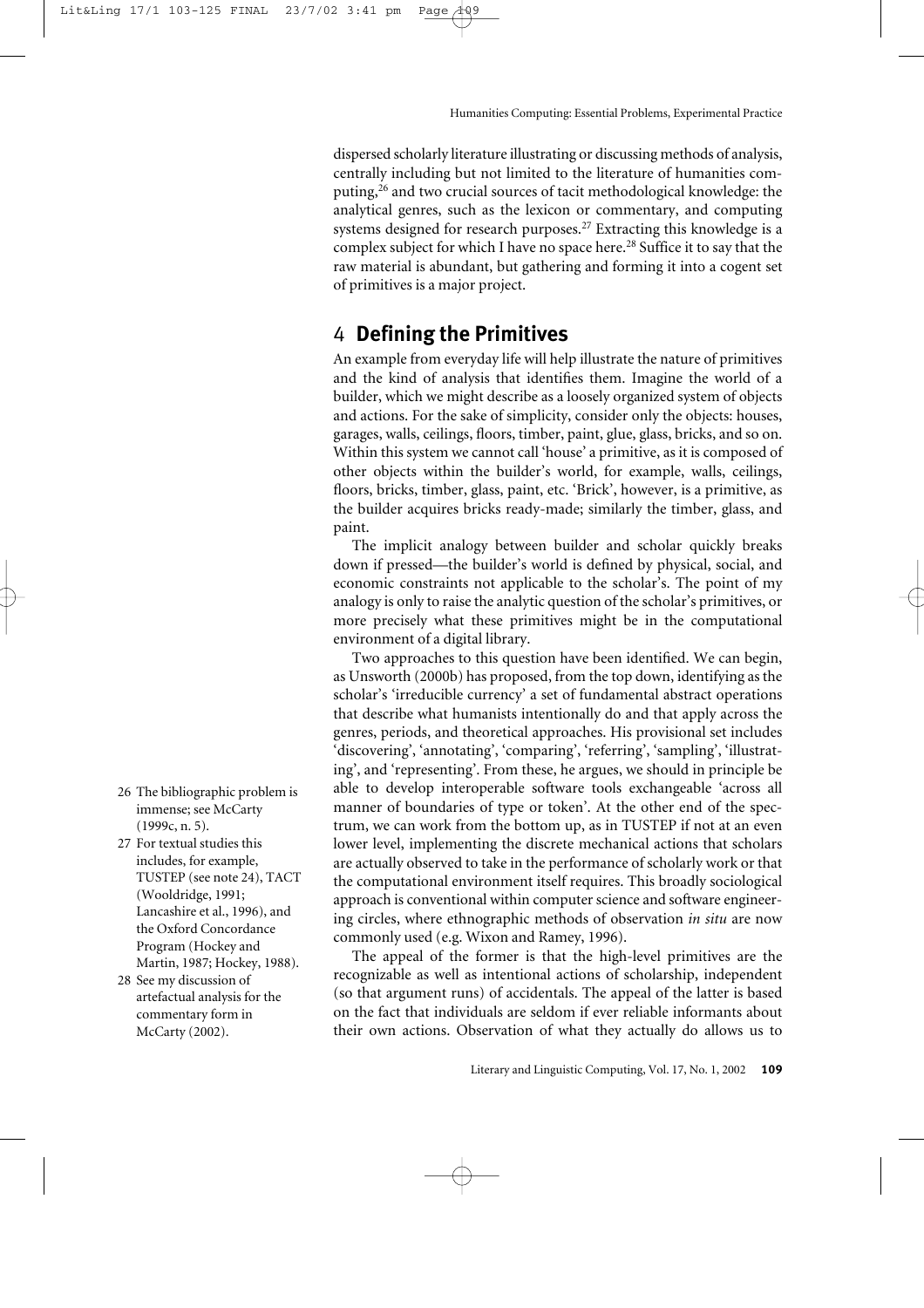obtain tacit knowledge of the habitual and (so this argument runs) below the level at which theoretical commitments operate. But we are not forced to choose: both may be used in what Bateson describes as 'a sort of pincers maneuver' on reality. 'In scientific research', he remarks, 'you start from *two* beginnings, each of which has its own kind of authority: the observations cannot be denied, and the fundamentals must be fitted' (Bateson, 2000, p. xxviii).

The central question, we might say, is at what level of detail or 'granularity' to locate the primitives—just how primitive to make them. If universal formalisms for 'comparing', etc., can be written, then we have our answer. Otherwise—more or less as now, or in something yet to be devised—our primitives will need to be statements in one or more highlevel programming languages. This in turn implies either that scholars will need to become programmers as a matter of course or that the practice of scholarship will need to be much more collaborative than it now is.

A cogent argument establishing the possibility of such universal formalisms has yet to be made. In fact we have serious reasons to doubt that it can, even at a level considerably lower than 'comparing', etc. Consider three examples of quite low-level yet common scholarly functions: alphanumeric sorting; compiling a frequency list of word-forms; lemmatizing the word-forms of an inflected language. As Ott (2000c) has argued, experience to date suggests no way of lemmatizing in software without allowing for arbitrary human intervention, and sorting can only be considered a primitive if we accept a routine that treats its input as character-strings rather than word-forms. Such a routine could not, for example, distinguish between letters and numbers, treat doublecharacter combinations (such as 'LL' in Spanish or 'NG' in Welsh) as single letters, nor, as Ott points out, conform to the conventions for various kinds of indexes. Furthermore, compiling a frequency list is dubious for the same reason as sorting when lists ordered alphabetically are needed.

The project also runs into philosophical difficulties, which are revealed if we ask what claim we might make for such universal formalisms as well as for the ways of combining them. The most ambitious claim would imply one-to-one mapping of thought-forms onto algorithms, in other words a version of the 'strong AI' claim to assimilate human patterns of action to formal mathematical structures. This is what Hofstadter (1995) calls the 'Boolean Dream', which for us implies 'a lawbound vision' of a finite mechanical means for autonomous construction of scholarship. Truly labour-saving! Apart from the bone-chilling dread this vision should inspire, the trouble with it is that it is not happening, and we can see no way for anyone to make it happen. It is flawed in principle—forgetful, as Agre (1995) argues, of the philosophical tradition from which it comes: it ignorantly makes 'an effort to domesticate the Cartesian soul into a technical order in which it does not belong'. Thus, he points out, 'a pervasive and ever more clear pattern of technical frustrations' results. Agre concludes, as I do about the scholarly value of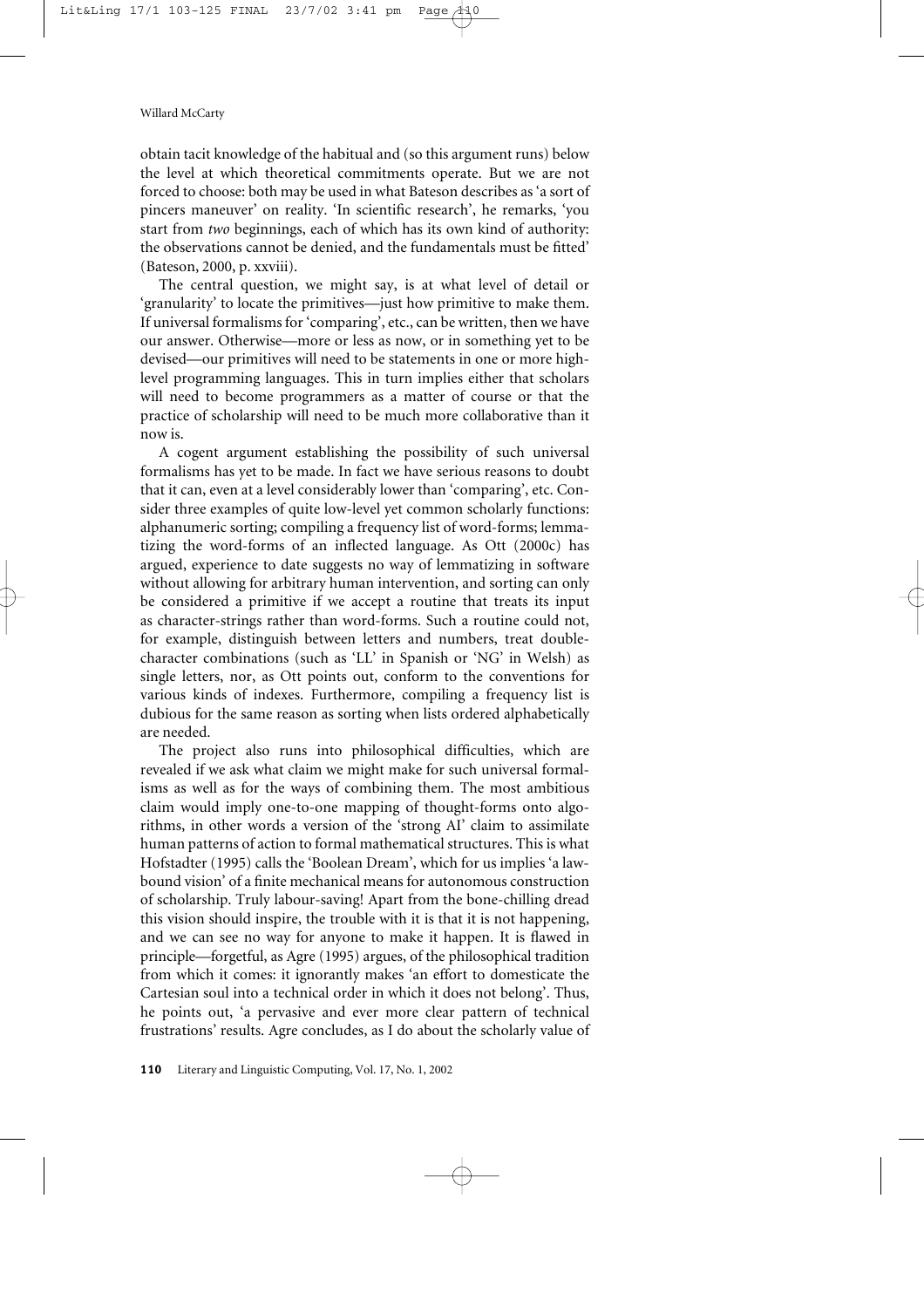humanities computing, that these frustrations *are*the point; they point to the value of failure in a recursive 'cycle of formalization', in which diagnosis of the technical impasses would reveal difficulties with the underlying conception and so initiate 'new and more informed rounds of formal modelling. The privilege in this cycle', he points out, 'does not lie with the formalization process, nor does it lie with the critical diagnosis of technical impasses. Rather, it lies with the cycle itself, in the researcher's "reflective conversation with the materials" of technical and critical work.'

Dennett (1984) reaches much the same conclusion about artificial intelligence research. Discussing the 'frame problem' in AI (roughly, as I understand it, the profound dependence of real-world knowledge on context), Dennett argues that it is far more than a technical embarrassment or a curious puzzle. Rather it is 'a new, deep epistemological problem—accessible in principle but unnoticed by generations of philosophers—brought to light by the novel methods of AI, and still far from being solved' (Dennett, 1984, p. 148). In his view, then, AI is philosophy continued by other means. For my purposes it does not matter at all whether he is right about the 'frame problem' or about philosophers; my point is made by his heuristic use of AI to drive particular sets of formally articulated statements and the assumptions they embody until the model they constitute breaks. In other words, to quote Agre, AI offers 'a powerful way to force an idea's internal tensions to the surface through prolonged technical frustrations'. Here I quibble: the manifestation of an idea in software is *not* the same idea but another, closely related one, more accurately a model of it, from which with care we learn much about the original idea—but let that pass. I also leave to the philosophers and their colleagues in AI the question of whether they need each other. All I wish to borrow from Dennett and Agre is the shared point that AI can be viewed as mechanized philosophy, and that from the perspective of the humanities the *scholarly* value of doing mechanized philosophy results from the problems it turns up, not from the successes. Furthermore, I think that roughly the same is implied by Newell and Simon (1976, p. 105–6) when they describe computer science as an experimental practice, with deeper understanding of nature as the point and improved techniques the byproduct. More about that later.

The opposition to be understood, then, is not computer science or AI versus the humanities—they seem, actually, to have some important interests in common—rather it is the instrumentalist view of computing, directed toward making things work, versus the scholarly one, which prospers when they do not. In isolation, the instrumentalist view results either in the humanist's dismissive sneer that the computer is 'just a tool' or in the technologist's falsely optimistic confusion of the realizable goal for the quest—hence the extravagant claims that full realization of the quest is imminent, as Simon and Newell infamously proclaimed in 1958 (p. 6), or that it is at least soon, as Minsky declared in 1967. The problematic habit of mind I identify—the overpowering lust for solutions betrays itself not just when an emperor of our realm imagines unreal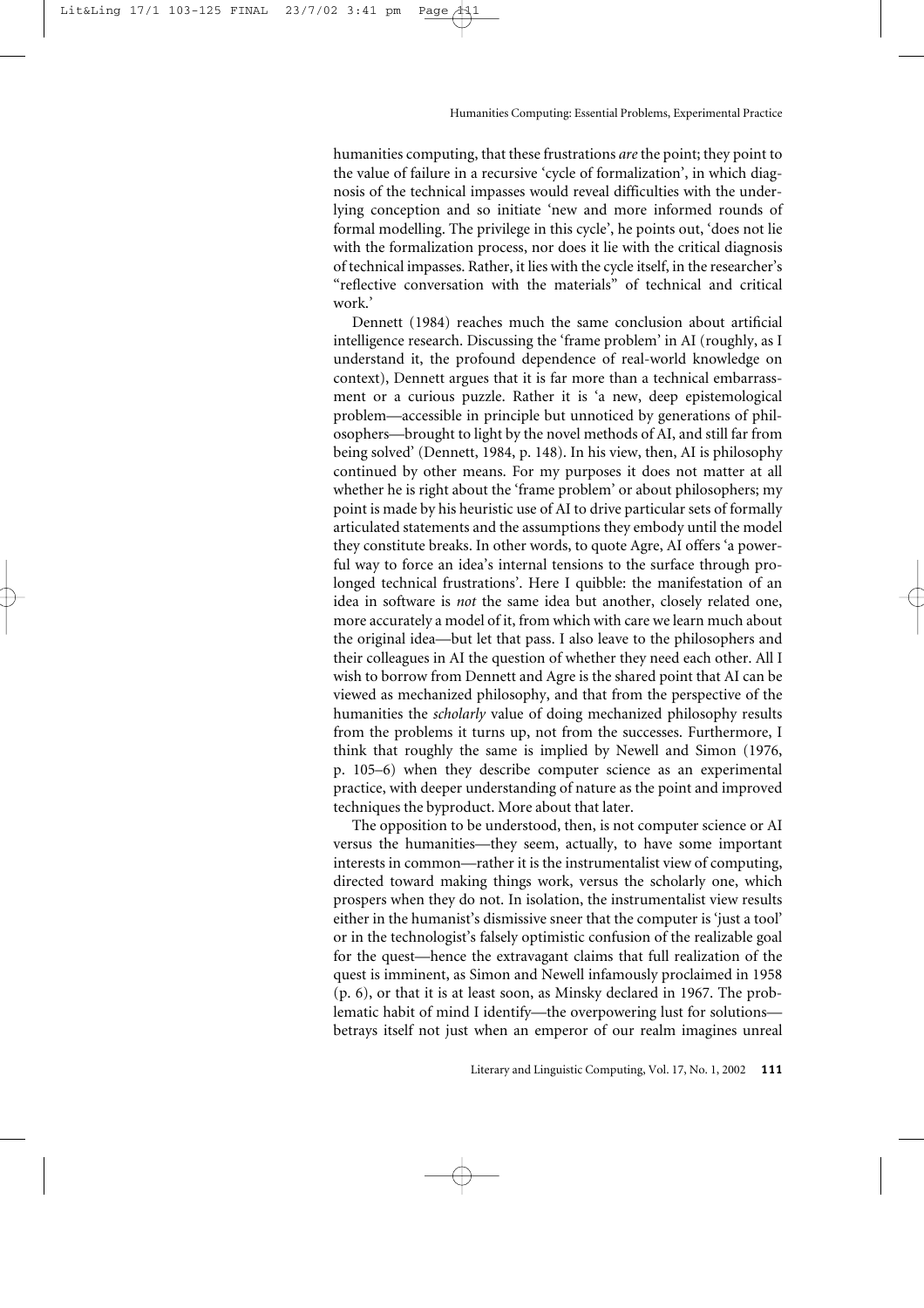clothing but also when he or she confuses a model with the reality it approximates. Pinker's engagingly written book, *Words and Rules* (1999), provides a good example. What he depicts is more like a cartoon than a photograph, and though it may be only a matter of time before our cartoons become indistinguishably photographic, still they will not be true, and that will still be the point.

Earlier I suggested observation of what scholars actually do, as if this were a straightforward task. But as the sociologist Harry Collins demonstrates (1995), observation of human actions is also not nearly as simple as might seem. The basic problem he identifies is that although many human actions are *regular* (walking is an example), most of these are too dependent on an ever-changing social context to map one-to-one onto observable behaviour; an infinite regress of rules would be required to cover all situations. *Behaviour-specific* actions (military marching is an example) are perfectly mechanizable, but comparatively few actions, he notes, are like these. Unfortunately, we cannot come up with a universal toolkit just by separating out behaviour-specific from regular scholarly actions because, Collins observes, many actions can be executed as either kind depending on intention and desired outcome. Hence it is not possible consistently to tell by observation or introspection which is which.

Ryle illustrates the point by asking how we might tell solely by observation the difference between an involuntary twitch and a deliberate wink, which itself can be a fake wink, a parody, a parody of a fake, and so on.<sup>29</sup> The same applies, for example, to mechanisms of scholarly reference, especially the infamous *cf*. (L. *conferre*, 'compare), which seems purely behaviour-specific but whose intention may be quite different from a reasoned imperative to consult the listed examples; indeed, it may not be possible to figure out the purpose behind the reference. Hence a straight hypertextual mechanization of a set of references could easily pervert the author's intention.<sup>30</sup>

According to Collins's argument, then, we are left with two projects and a question. The projects are first to do the sociological analysis to identify the behaviour-specific actions in humanities research, then to write the software modules this analysis defines. Let us put these projects on our agenda, but for the sake of argument I will assume here that they are done. The question that remains—a somewhat clearer form of the one with which I began—is how we characterize the actual practice of humanities computing implied by Collins's argument: an unpredictable, always varying combination of behaviour-specific and regular scholarly actions. How do we define a coherent scholarship in such a higgledypiggledy practice and so come up with a shareable set of primitives?

# 6 **The Analogy of the Experimental Sciences**

The beginning of an answer is: we look around for analogous patterns in older, better established research activity and ask how scholarship is defined there. Not surprisingly, we find an intriguing analogy with the

30 I discuss this example extensively in McCarty (2002).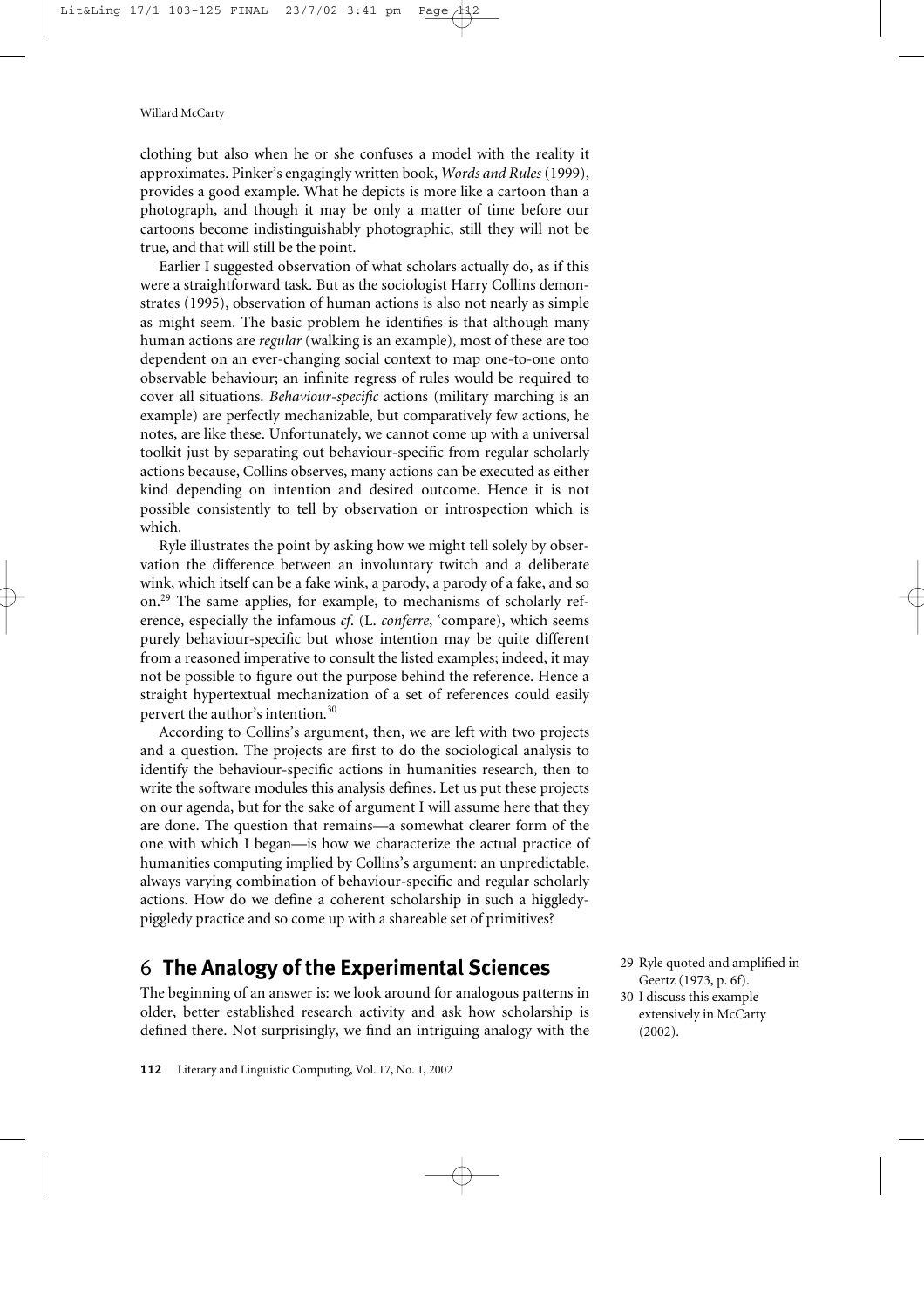experimental sciences, in which, like us, researchers work in laboratories with equipment, collaborate across areas of specialization, use empirical methods on data, and employ numerical analysis. The immediate question is, of course, how far this analogy can be pushed. Does it show us anything of substance about humanities computing, and if so, what?

This is certainly not the first time someone has suggested an analogy with the sciences. Yet curiously we seldom if ever take the analogy with science further, except in those disciplines (such as linguistics and history) with overlap into the social sciences. In the humanities it lurks mostly unexamined in the background, occasionally invoked to distinguish humanities computing from its help-desk origins or to give an insecure colleague the illusion of certainty. Here, however, I propose a rather more sustained look at the idea, and specifically the idea of *experimental* rather than theoretical science.

I recommend the sciences to your attention with no particular reverence for the scientific as a privileged mode of knowing. The word 'science', Searle (1984, p. 11) points out, 'has become something of an honorific term'; he would do without it if he could. I agree; I think we should shun it in naming what computing humanists do, certainly in the Anglophone world.<sup>31</sup> At the same time, we cannot afford to ignore our natural kinships wherever they may be. Close studies of laboratory practice, the grubby bits of science—which the Göttingen number theoretician Edmund Landau once contemptuously called the *Schmieröl* (enginegrease) of knowledge (Galison, 1997, p. xvii)—in fact help greatly to counteract this anti-intellectual reverence by illuminating the uncertainties and makeshift arrangements, the fudging, the historical contingencies, the role of hunch and play. They help 'bring science to the same epistemological level as other knowledge-making activities', as Collins remarks (1992, p. 185). '[W]hat we are all aiming at in intellectual disciplines', Searle (1984, p. 11) declares, 'is knowledge and understanding. There is only knowledge and understanding, whether we have it in mathematics, literary criticism, history, physics, or philosophy'. Such a levelling of the playing field is very important for proponents of humanities computing, who in their professional insecurity may be tempted to take to some theoretical high ground, wash off the *Schmieröl*, and so, I would argue, lose their reason for being.

My focus, then, is on experimentation, not the sciences as such.

In the quarter-century since Newell and Simon (1976, p. 105) cautiously suggested that the core activity of computer science is experimentation, we have come to know a great deal more about what this means.32 The philosopher Ian Hacking has noted that until the 1980s theory dominated historical and philosophical thinking about the sciences (Buchwald, 1995, p. 1). As a matter of course, experimentation was assumed to be entirely subservient to theory, and replication of experimental results to be a simple matter of honestly following instructions under essentially identical circumstances. Close inspection of actual practice has utterly changed our view of all that, however.

We now know that, as Hacking (1983, p. 150) says, '[e]xperimentation

- 31 I might not avoid the cognate terms if I were writing in another European language and so in a different cultural context, however. Similarly, in English, it seems to me, the term 'informatics' has all the wrong associations, suggesting a highly specialized, technical– theoretical study such as information science, identification with which would pull us away from the life-blood of interdisciplinary collaboration; see McCarty (1999b).
- 32 In addition to the works I discuss here, see Cartwright (1983), Achinstein and Hannaway (1985), Latour and Woolgar (1986), Gooding *et al*. (1989), Buchwald (1995), and Pickering (1995).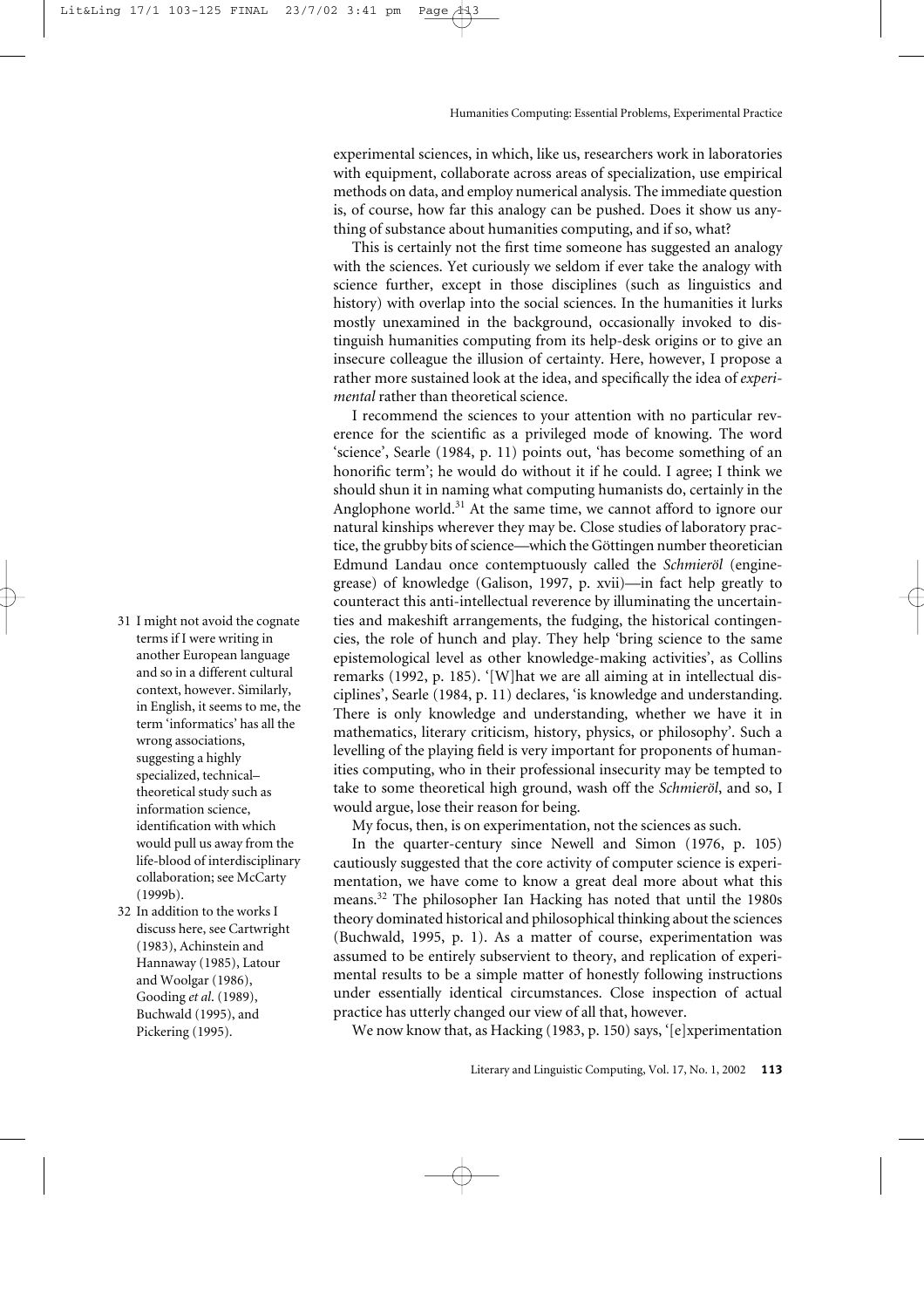has a life of its own', that experimentation is genuinely epistemological on its own grounds. Thus the intellectual excitement of recent work in the history, philosophy, and sociology of science: for example, in historian Peter Galison's unifying focus on 'all that grubby, unplatonic equipment' at the centre of the disparate bundle of activities involved in nuclear physics (Galison, 1997, p. xvii); in Hacking's philosophy of experimental knowledge, springing from 'the remnants of an historical process of becoming and discovering' brought to light when about 40 years ago philosophers unwrapped 'the mummy of science' and precipitated a crisis of rationality (Hacking, 1983, p. 1); and in Collins's wideranging demonstration of the social artisanship by which science is constructed within networks of researchers (1992).

Facts, we have learned, do not speak for themselves; they are *facta*, 'things made' by people within overlapping historical, philosophical, and social contexts.

Here at my peril I skirt hotly contested issues in the culture wars fought over whether knowledge is socially constructed; I can perhaps do no better than defer to Hacking's very recent book *The Social Construction of What?* (1999), which he calls a 'primer for noncombatants' in these wars. I run considerable risk of grossly oversimplifying quite subtle arguments and the complex historical and social circumstances they involve. I compound the dangers by confining myself to the work of only three people out several labouring in the confluence of their three vital disciplines. Yet—this is my only excuse—my purpose here is limited to attracting attention to work that, I am convinced, computing humanists must be aware of in order to see the integrity of what they do and its place within the broader intellectual landscape. Much help is at hand if you know where to look.

In the following section I will illustrate three major sources of such help by sketching briefly how the three scholars I have mentioned depict experimental practice as it appears in their respective disciplines: the history, philosophy, and sociology of science.

# 7 **History**

In his magisterial study, *Image and Logic: A Material Culture of Microphysics* (1997), Galison shows us in detail how individuals engaged in a bundle of rather disparate activities came together and successfully collaborated to solve the most difficult experimental problems of their day. His historiography is centred on the machinery these activities had in common (e.g. the devices invented to study subatomic interactions) and the users' intellectual and pragmatic negotiations of knowledge across disciplinary boundaries. He proposes and develops an anthropological–linguistic analogy for these negotiations, which he calls the *Trading Zone*. <sup>33</sup> In a typical trading zone people from mutually incomprehensible cultures come together to trade objects of interest. To do that, as in fact happens, they develop a highly restricted proto-language or *pidgin* for their negotiations. This pidgin allows them to reach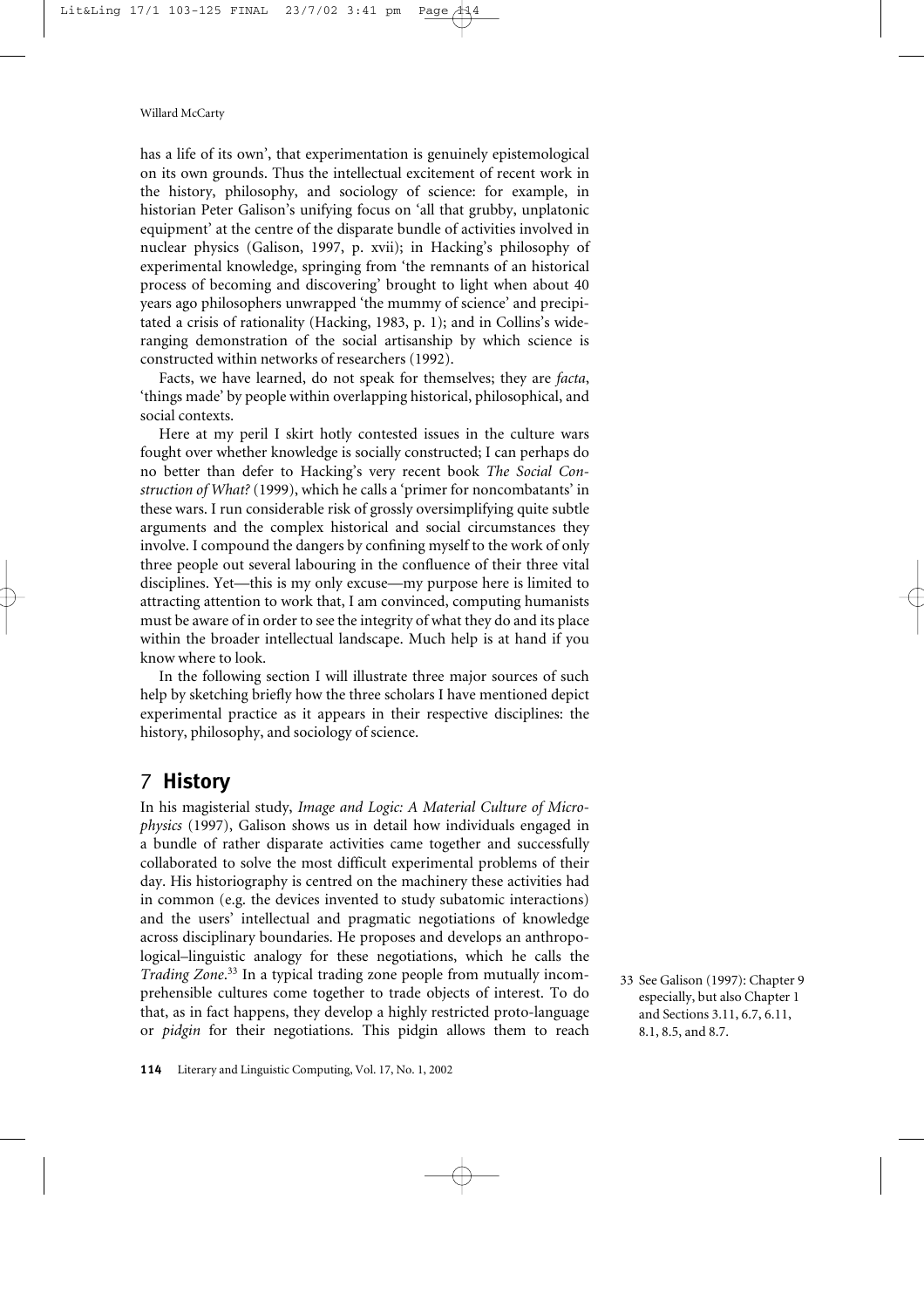agreement among themselves about objects of trade even though outside of the zone, within their own cultures, their understandings and uses of these objects differ radically.

Galison's analysis of collaborative physics is easily generalizable to our situation, likewise equipment-centred, likewise involving researchers with very different points of view coming together over the equipment. His trading zone metaphor brings to our notice and encourages us to value the unifying methodological perspective on the humanities that common machinery affords. By extension, it defines the role of the person in whose professional care this perspective resides—the computing humanist—as dealer in and adaptor of methodological goods. Teaching and various forms of collegial service have shown me that the methodological goods in each of the humanities are in fact a portable wealth, although like the techniques Galison discusses they tend to be understood in very different ways in the sometimes radically different contexts in which they are used. These goods migrate easily across the disciplinary boundaries because they depend essentially on data structures and types (discursive or tabular text, image, sound) not on interpretative context or meaning. Thus, for example, the historian, literary critic, and linguist interested in the language of their respective texts (or the same text) may all use the same methods of text analysis in the same ways, though their questions and the conclusions they draw are radically different.

The skills required of the methodological trader are both social and intellectual. The former raise essentially administrative questions about how to create the circumstances in which an academic culture will foster such interchanges across disciplines and among the departments where they live. Not a simple matter, especially given the socio-political realities of intellectual 'turf', the lack of money for disciplinary experimentation, and (where it still exists) the implications of tenure. Among other things, a considerable literature on interdisciplinarity awaits our reading and inward digestion (especially Newell (1998)). I will say very little about such matters here because so much depends on national and local conditions. The best we can do internationally is to make the intellectual case for humanities computing; the administrative imagination and political will required are local matters.

The intellectual skills needed by the methodological trader point to curriculum—what we want the next generation of professional computing humanists to know. One of course assumes a high level of technological competence; what is at issue, however, is the wide-ranging methodological knowledge and deep familiarity with research that a scholarly approach to applied computing requires. Space prevents me from saying much more about curriculum here, but by implication I am arguing for inclusion of the history, philosophy, and sociology of science at the root level of a (post)graduate programme. The metaphor of the trader proves insufficient to cover these intellectual skills—unless, that is, we understand his or her wily cunning as an analogue for the computing humanist's analytical insight and cogent argumentation. Thales the philosopher would have understood this (Aristotle, *Politics*, 1259a).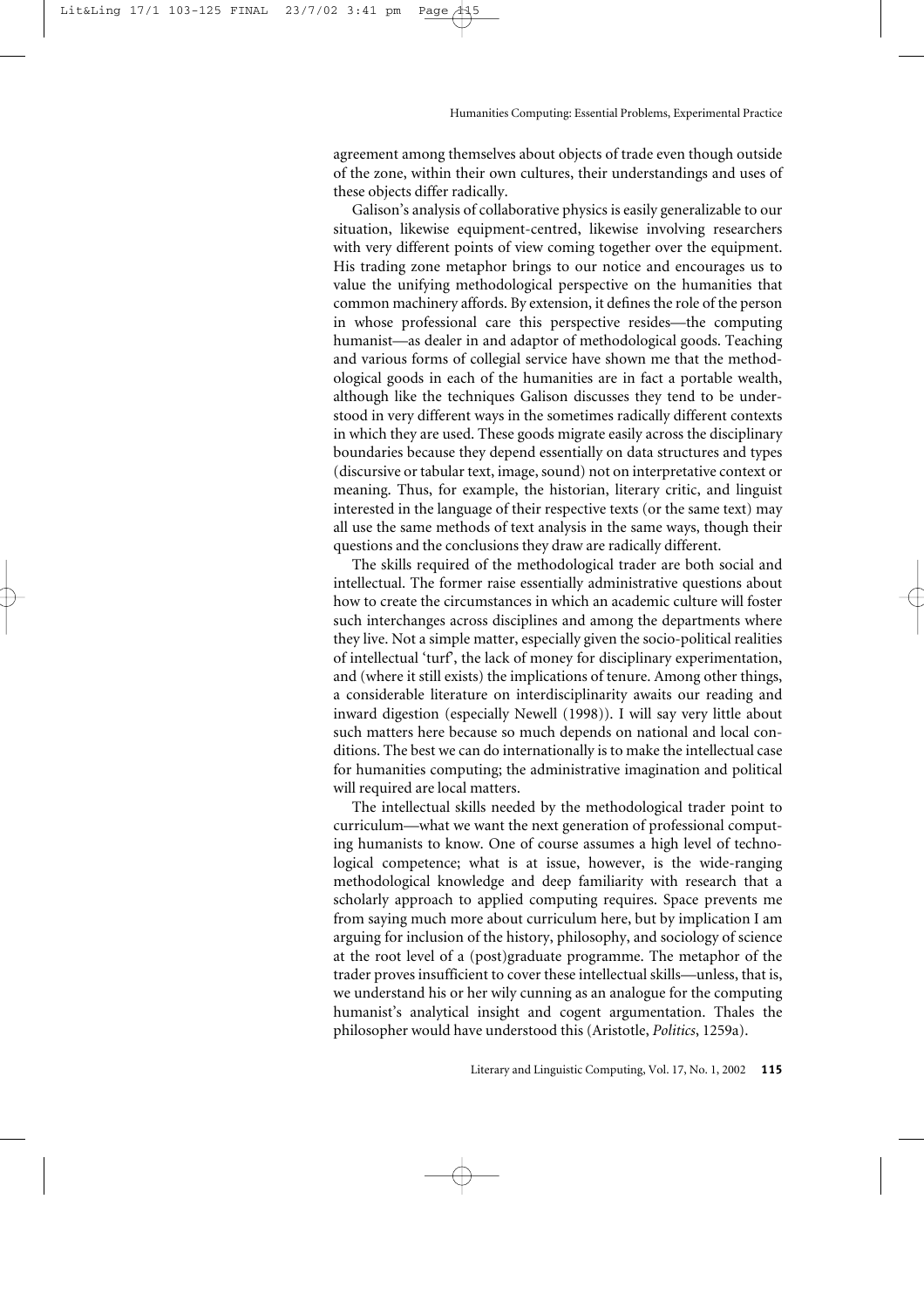# 8 **Philosophy**

Let me begin by repeating an important point Hacking makes in *Representing and Intervening* (1983). He notes that 'Philosophers of science constantly discuss theories and representations of reality, but say almost nothing about experiment, technology, or the use of knowledge to alter the world … Philosophy of science has so much become philosophy of theory that the very existence of pre-theoretical observations or experiments has been denied' (Hacking, 1983, p. 149f). Only within the last 20 years or so, that is, has experimentation become philosophically visible and its history emerged out of the shadow of theory. For an applied field such as humanities computing, in which widespread practice comes long before articulation of anything we could call a theory of the field, Hacking's (1999, p. 199) 'ecumenical descriptive epistemology' of experiment offers a welcome beginning. His argument suggests that we are not necessarily moving toward such a theory. It is even to be doubted whether, in general, fields of enquiry need a unified or unifying theory at all, to develop and prosper.34

Let me summarize very rapidly what Hacking does. He sets the scene for a philosophy of experiment by showing the insufficiency of representation as a basis for scientific reality. Instead, '[w]e shall count as real', he declares, 'what we can use to intervene in the world to affect something else, or what the world can use to affect us' (Hacking, 1983, p. 146). Citing a number of historical cases, he demonstrates that 'no statements of any generality are to be made' about which comes first, theory, experiment, technology, or whatever (p. 166), and he documents how history has been rewritten in certain cases to put theory first when it was not there at the time (pp. 160–1). He shows how through experiment the reality of once hypothetical entities, such as the electron, has been established by our ability to manipulate them. Experiment, in other words, means knowing by doing. Using the example of the microscope he shows how experimental observation involves active, interventionist skill: thus we are in part 'convinced about the structures we seem to see because we can interfere with them in quite physical ways' (p. 209). Similarly, he takes apart the notion of theory, distinguishing the separate and integral role played by the adjustments we commonly make to bring theory into accord with the world (p. 214). This gives formal recognition to the otherwise illegitimate-seeming compromise of pure ideas with laboratory realities.

Hacking's view gives a prominent epistemological role to the unregulated or unexpected. Thus the importance of play. Modelling (with its strongly representational element) involves it, but he has in mind an additional trajectory, away from the testing of a pre-existing idea to discovery of the unexpected. Thus observation counts for very little; what matters is being observant and so able to catch 'the instructive quirks or unexpected outcomes' (Hacking, 1983, p. 167). *Sitzfleisch* is as necessary as ever, but insights come unexpectedly when rigorous procedures bump up against anomalous cases—when, that is, we are alert enough to see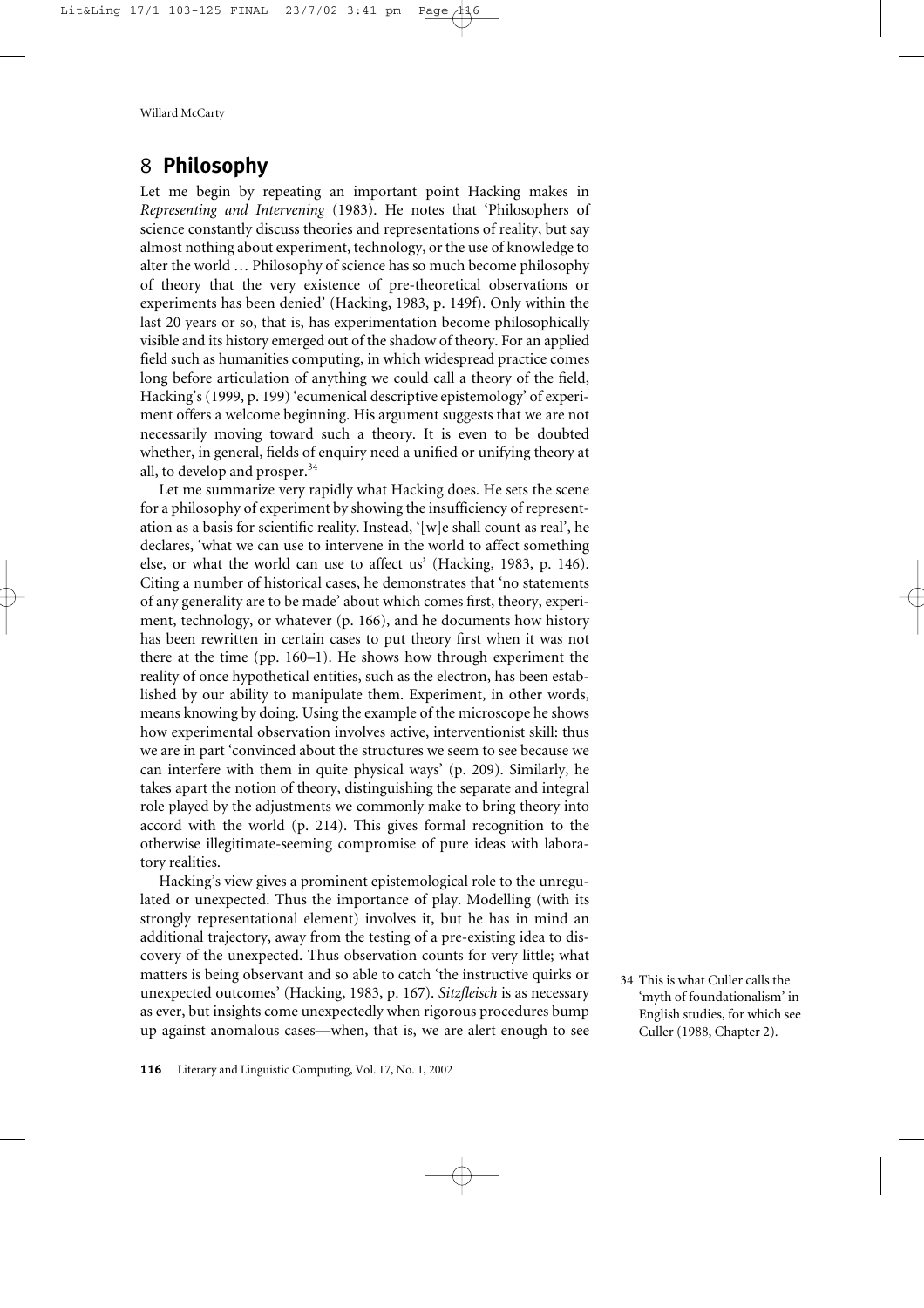instances *as* anomalous. An experiment may falsify a pre-existing theory, as Popper said it should, but that is not its sole function. We need not aim narrowly at instantiating, confirming or refuting theories, however comfortable that would seem, although an experiment may sometimes do just that.

Hacking's analysis of what it means to see with a microscope gives us reason to explore the same question: can we be realists about the knowledge we gain because we manipulate entities to probe further into the unknown? We know, for example, that a concordancer shows us textual detail by transforming the text;<sup>35</sup> that collocation is an idea resulting from that transformation; and that by learning to manipulate collocations and so taking collocation on as a textual reality, we probe further into language. Yes, it does seem we are realists as experimenters are realists.

# 9 **Sociology**

Finally, what do we learn about experiment from sociology?

In his book *Changing Order: Replication and Induction in Scientific Practice* (1985, 1992), Collins notes that the '[n]ew and timorous sciences, such as the whole range of social sciences'—and with them I include activities comparable with the sciences, such as humanities computing— 'have tried to develop by apeing what they believe to be the method of the natural sciences'. This is of course a false picture: we know now, as Hacking (1999, p. 198) says, that '[t]here is no one scientific method; the sciences are as disunified in their methods as in their topics'. The idea of a unitary method arises from what Collins (1992, p. 159) calls the 'the "algorithmical model" ', which 'encourages the view that formal communication can carry a complete recipe for experiment with all that follows'. According to this model, experimenters are essentially skilled rats in a behaviourist's maze, or as Collins imagines, functions of a computer-like research machine called 'science'. In the first part of his book (pp. 29–49), Collins adopts Douglas Adams's metaphor of the Earth as a very large computer from *The Hitch-Hiker's Guide to the Galaxy* to show that science does not and cannot work like that.

Using a number of case studies ranging from construction of a laser through detection of gravity waves to experiments in the paranormal, Collins focuses on how during a scientific controversy facts are made within the social group of concerned allies and enemies he calls the 'core set' (1992, pp. 142–5). He argues that in practice, during such a controversy, the ideas of scientific *inference* (e.g. that tomorrow will be like today) and *replicability* (that we can demonstrate this) turn out to be not at all straightforward. The negotiations within a core set may include many forms 'not normally viewed as belonging to science' when on purely scientific grounds 'experimenters' regress' cannot be broken that is, the common situation in which establishing absolute validity of experimental results requires valid replication of the experiment, which in turn is established by achieving the results to be tested, and so forth *ad*

35 Although it is true that concording antedates humanities computing by roughly 750 years, concording did not become an experimental activity, with focus on transformations of the text, until interactive concordancers became available; see McCarty (1993).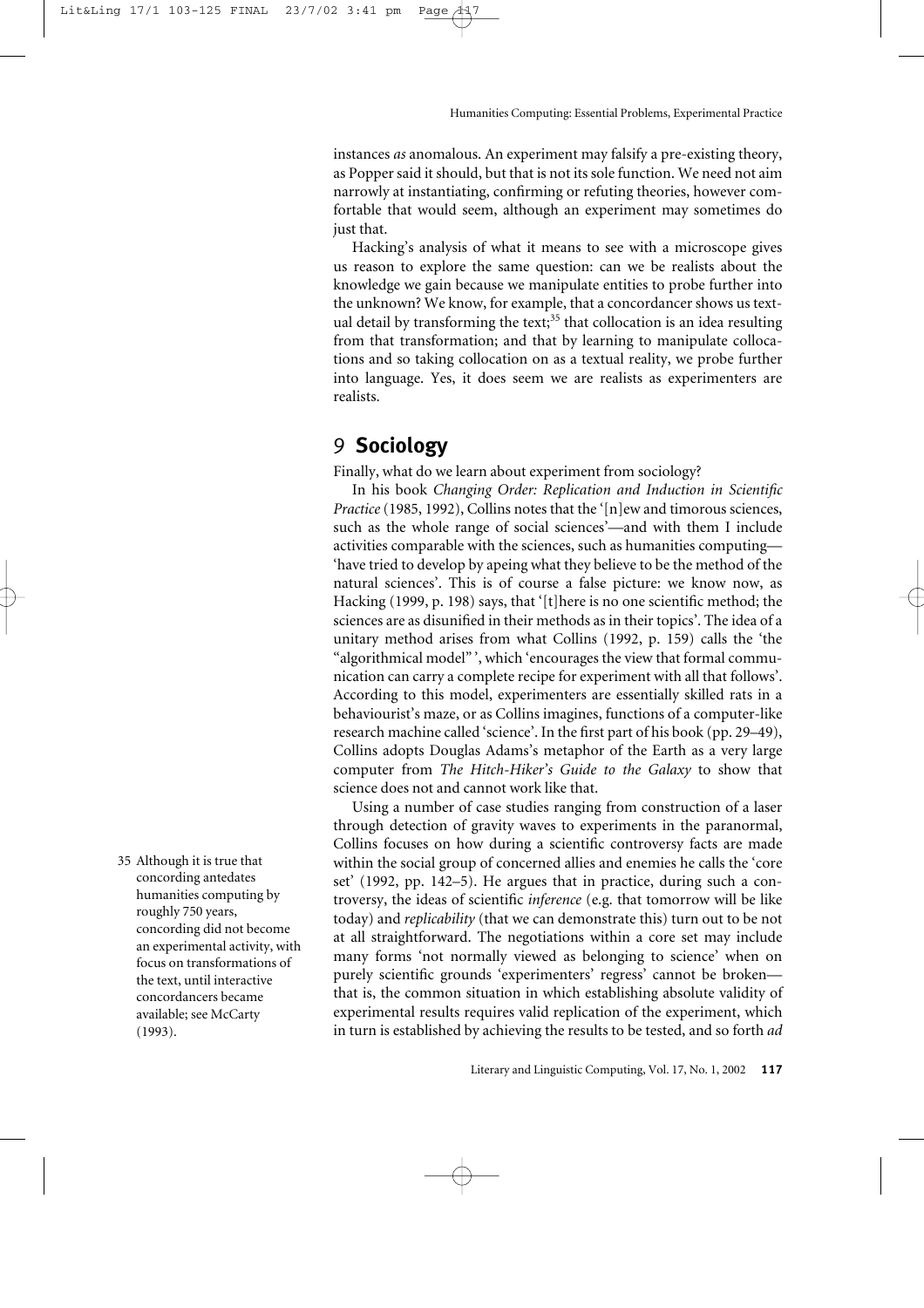*nauseam*. Exactly how a case is resolved, Collins argues, depends on the degree to which the putative discovery threatens to disturb 'the conceptual web' of the field or fields involved. Parapsychology, for example, 'threatens too much to too many to be easily acceptable. That is why its more uncompromising proponents are forced to live in a world of their own' (Collins, 1992, p. 139). Thus '[t]he core set,' as he describes it, ' "funnels in" social interests, turns them into "non-scientific" negotiating tactics and uses them to manufacture certified knowledge' (p. 144). In other words, '*the objects of science are made by hiding their social origins*' (p. 188).

Prying into these origins certainly relativizes science, but this is visible only within the core set, or as he says, '*[t]he degree of certainty which is ascribed to knowledge increases catastrophically as it crosses the core set boundary in both space and time*' (Collins, 1992, p. 144). Interestingly for our purposes, the idea of the core set implies a much shorter distance than we might have imagined between knowledge of the natural world and knowledge in the humanities, which are certainly no stranger to social construction and have no 'mantle of infallibility' to be divested of (Collins, 1992, p. 159). Few in the humanities have dreamt that theories are to be tested through observation of neutral facts by unbiased observers; seeing that this is not true of the sciences either brings us closer, recommends more strongly the analogy of experimental science. It also, of course, raises the question of where the differences lie between the sciences and the humanities, which for my purposes is thankfully the simpler question of what these differences are at the level of data and software.

# 10 **Conclusion**

The issues and arguments I raise here undoubtedly raise hackles, and I am acutely conscious of being an untrained neophyte, clumsily fingering the subtle goods of three well-explored realms. I hope, as Hacking (1983, p. xv) says, that the issues and arguments are nevertheless 'clear enough and serious enough to engage a mind to whom they are new, and also abrasive enough to strike sparks off those who have been thinking about these things for years'. It does seem to me that much more effort is required to clarify the arguments in the history, philosophy, and sociology of science *with respect to each other*. That is perhaps being fought out now, but we who would take up all three and apply their analytical tools to humanities computing need especially to understand how they interrelate.

I will conclude by summarizing why I think the effort is worth the risk. What, in other words, does the analogy of experimental science do for us?

First of all, through Galison's metaphor of the trading zone, it gives depth of meaning to the often *ad hoc* and ill-understood practice of collaboration in the computer-assisted humanities: it helps us to understand how people from very different fields can do laboratory-based research together well—do research better than alone, or at all—while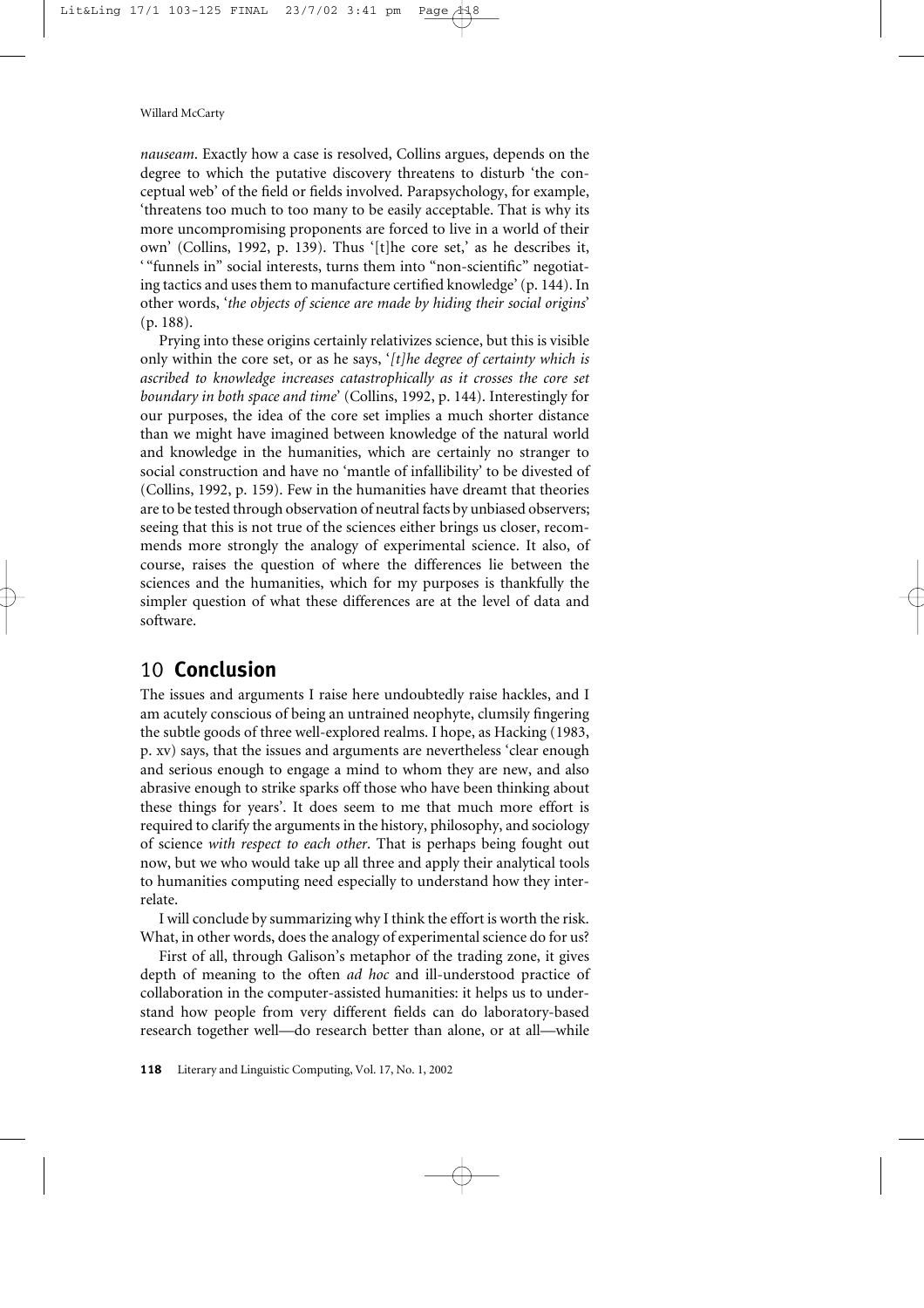remaining undiluted intellectually. Experimental science suggests the importance of our material culture as computing humanists, in particular its unifying perspective, which brings together a rather different assortment of disciplines and skill-sets than books and libraries did and continue to do. Again thanks to Galison's metaphor, experimental science throws light on the humanities computing specialist as methodological trader and demonstrates the portability of the goods in trade. By analogy, it links the principal disciplines that make up science studies to the curriculum he or she needs to follow in order to understand and guide this new laboratory practice. It suggests that the disparate, theoretically disunified activities that happen under his or her aegis make up a genuine epistemological practice and so, as happened to experiment itself, give us a language and a set of analytical tools with which to discuss humanities computing in practice. Experimental science suggests a complex relationship between computing and theory in the humanities. It raises the question, do we in fact also hypothesize entities, then establish their reality by manipulating them, as I have suggested for concording? The analytical tools we borrow reveal philosophical complexity in the data we have, suggest that we act on our artefacts to know them. The sociopolitical dimensions of knowledge-making in the humanities hardly come as a surprise, but it is most salutary to be shown that they are as crucial to a scientific approach as to any other.

How, then, does knowledge-making in the humanities differ from knowledge-making in the sciences? Are we, as Rorty recently said in the *London Review of Books,* within sight of 'the end of the epistemic wars' between C.P. Snow's 'two cultures' (2000)? Galison's (1999) report on his historical research into representations of objectivity from the late eighteenth to the early twentieth century demonstrates well enough that scientific reality is not simply 'out there', and our own work that reality for the humanities is not simply 'in here'. A convergence from both sides into the gap between the demonstrable and the beautiful<sup>36</sup> suggests that the analogy I recommend will work. Perhaps what humanities computing will turn out to be is the beginning of an epistemic love-making, with much joy and many children.

But what about the primitives? My argument drives toward the conclusion that they are to be discovered pragmatically, gradually, by experimentation—that we do not necessarily have to wait for or look to an overarching theory or satisfactory formalization. We have enough experience with computing now to make a start, in the (future-perfect) context of digital library research, to imagine a basic set of interoperable primitives. Once our colleagues can play with these like Lego pieces, others will emerge out of tacit knowledge into the reality of the manipulable.

#### **References**

**Achinstein, P. and Hannaway, O.** (eds) (1985). *Observation, Experiment and Hypothesis in Modern Physical Science*. Cambridge, MA: MIT Press.

36 I refer to the intangible but incorporated quality in both humanistic and scientific work; for the latter, see Friedman's brief discussion of 'the implicit assumption that the laws of nature are elegant and beautiful' (1999, pp. 12–14).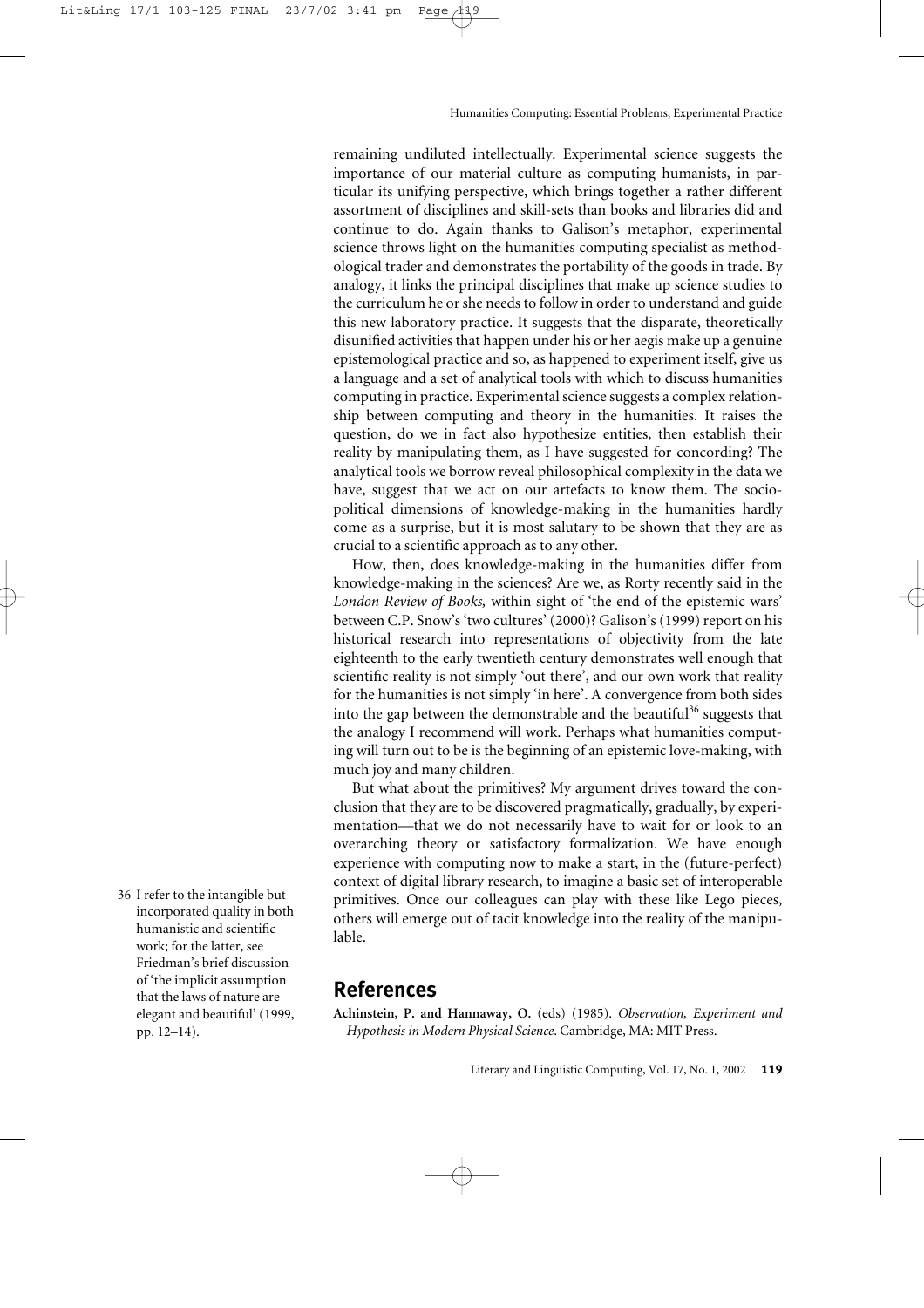- **Adamo, G.** (1994). *Informatica e discipline umanistiche. Vol. 5. Bibliografia di informatica umanistica*. Rome: Bulzoni Editore.
- **Agre, P. E.** (1995). The soul gained and lost: artificial intelligence as a philosophical project. In Güzeldere, G. and Franchi, S. (eds), *Constructions of the Mind: Artificial Intelligence and the Humanities. Stanford Humanities Review*, **4**(2): 1–19. Available:<http://www.stanford.edu/group/SHR/4-2/text/agre.html>
- **Arnheim, R.** (1969). *Visual Thinking*. London: Faber and Faber.
- **Bakewell, E., Beeman, W. O., Reese, C. McM., and Schmitt, M.** (eds) (1988). *Object, Image, Inquiry: The Art Historian at Work*. Los Angeles, CA: The Getty Information Institute.
- **Bateson, G.** (2000). *Steps to an Ecology of Mind*. Chicago, IL: University of Chicago Press.
- **Baudin, F.** (1994). *L'Effet Gutenberg*. Paris: Ed. du Cercle de la Librairie.
- **Bearman, D.** (ed.) (1996). *Research Agenda for Networked Cultural Heritage*. Santa Monica, CA: Getty Art History Information Program.
- **Bertin, J.** (1967). *Semiologie Graphique*. Paris: Mouton/Gauthier-Villars. Trans. *Semiology of Graphics: Diagrams, Networks, Maps*. Madison, WI: University of Wisconsin Press, 1983.
- **Boden, M. A.** (ed.) (1990). *The Philosophy of Artificial Intelligence*. Oxford Readings in Philosophy. Oxford: Oxford University Press.
- **Bosak, J. and Bray, T.** (1999). XML and the second-generation Web. *Scientific American* (May): 79–83. Available: [http://www.sciam.](http://www.sciam) com/1999/ 0599issue/0599bosak.html.
- **Buchwald, J. Z.** (1995). *Scientific Practice: Theories and Stories of Doing Physics*. Chicago, IL: University of Chicago Press.
- **Burrows, J.** (1992). Computers and the study of literature. In Butler, C. (ed.), *Computers and Written Texts*. Oxford: Basil Blackwell, pp. 167–204.
- **Burrows, J.** (2002). Questions of authorship: attribution and beyond. *Computers and the Humanities* (in press).
- **Burrows, J. and Craig, H.** (2001). Lucy Hutchinson and the authorship of two seventeenth-century poems: a computational approach. *Seventeenth Century*, **16**: 259–82.
- **Cartwright, N.** (1983). *How the Laws of Physics Lie*. Oxford: Clarendon Press.
- **Coleman, M. J. and Ruina, A.** (1998). An uncontrolled walking toy that cannot stand still. *Physical Review Letters*, **80**(16): 3658–61. Available:<http://prl.aps.org/>
- **Collins, H. A.** (1992). *Changing Order: Replication and Induction in Scientific Practice*, 2nd edn. Chicago, IL: University of Chicago Press.
- **Collins, H. A.** (1995). Humans, machines, and the structure of knowledge. In Güzeldere, G. and Franchi, S. (eds), *Constructions of the Mind: Artificial Intelligence and the Humanities. Stanford Humanities Review*, **4**(2): 67–83. Available: <http://www.stanford.edu/group/SHR/4-2/text/collins.html>
- **Connolly, D.** (1997). *Extensible Markup Language (XML)*. W3C. Available: <http://www.w3.org/XML/>
- **Culler, J.** (1988). *Framing the Sign: Criticism and its Institutions*. Oxford: Basil Blackwell.
- **Dawson, M. R. W. and Medler, D. A.** (eds) (1997). *Cognitive Science Dictionary*. Edmonton: University of Alberta. Available: <http://web.psych.ualberta.ca/> ~mike/Pearl\_Street/Dictionary/dictionary.html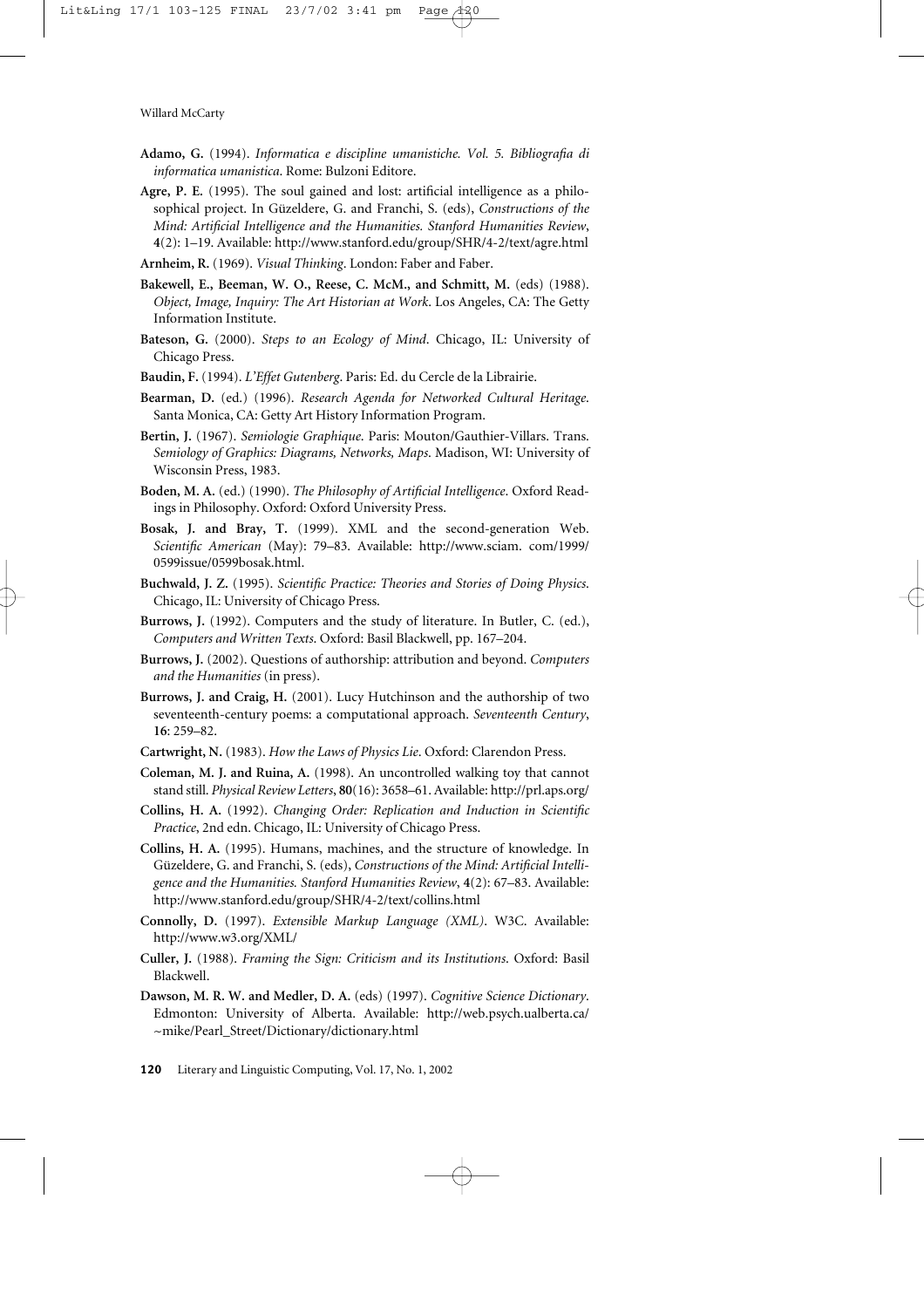- **Dennett, D. C.** (1984; rpt. 1990). Cognitive wheels: the frame problem of AI. In Boden, M. A. (ed.), *The Philosophy of Artificial Intelligence*. Oxford Readings in Philosophy. Oxford: Oxford University Press, pp. 147–70.
- **Fischer, M.** (1966). The KWIC index concept: a retrospective view. *American Documentation*, (April), pp. 57–70. Reprinted in Elias, A. W. (ed.), *Key Papers in Information Science*. Washington, DC: American Society for Information Science, 1971, pp. 121–34.
- **Fodor, J.** (1998). The trouble with psychological Darwinism. Review of Steven Pinker, *How the Mind Works*, and Henry Plotkin, *Evolution in Mind*. *London Review of Books*, **20**(2). Available:<http://www.lrb.co.uk/v20n02/fodo2002.html>
- **Fowler, D.** (1999). Criticism as commentary and commentary as criticism in the age of electronic media. In Most, G. W. (ed.), *Commentaries—Kommentare. Aporemata: Kritische Studien zur Philologiegeschichte, Band 4*. Göttingen: Vandenhoeck & Ruprecht, pp. 426–42.
- **Fox, E. A. and Marchionini, G.** (1998). Toward a worldwide digital library. *Communications of the ACM*, **41**(4): 29–32.
- **Friedman, J.** (1999). Creativity in science. In *The Humanities and the Sciences*. ACLS Occasional Paper, No. 47. New York: American Council of Learned Societies, pp. 9–14. See under Publications at <http://www.acls.org/>
- **Frye, N.** (1991). Literary and mechanical models. In Lancashire, I. (ed.), *Research in Humanities Computing I*. Oxford: Clarendon Press, pp. 3–12.
- **Galison, P.** (1997). *Image and Logic: A Material Culture of Microphysics.* Chicago, IL: University of Chicago Press.
- **Galison, P.** (1999). Objectivity is Romantic. In *The Humanities and the Sciences*. ACLS Occasional Paper, No. 47. New York: American Council of Learned Societies, pp. 15–43. See under Publications at<http://www.acls.org/>
- **Geertz, C.** (1973). *The Interpretation of Cultures*. Reprinted 1992. London: Fontana Press.
- *Genre and Multimodality* (2000). University of Sterling. Available: [http://www.](http://www) gem.stir.ac.uk/
- **Gooding, D., Pinch, T., and Schaffer, S.** (eds) (1989). *The Uses of Experiment*. Cambridge: Cambridge University Press.
- **Groenewold, H. J.** (1961). The model in physics. In Freudenthal, H. (ed.), *The Concept and the Role of the Model in Mathematics and Natural and Social Sciences*. Dordrecht: D. Reidel.
- **Güzeldere, G. and Franchi, S.** (eds) (1995). *Constructions of the Mind: Artificial Intelligence and the Humanities. Stanford Humanities Review*, **4**(2). Available: <http://www.stanford.edu/group/SHR/4-2/text/toc.html>
- **Hacking, I.** (1983). *Representing and Intervening: Introductory Topics in the Philosophy of Natural Science.* Cambridge: Cambridge University Press.
- **Hacking, I.** (1999). *The Social Construction of What?* Cambridge, MA: Harvard University Press.
- **Hockey, S.** (1988). *Micro-OCP User Manual*. Reprinted Oxford: Oxford University Press, 1993.
- **Hockey, S. and Martin, J.** (1987). The Oxford Concordance Program Version 2. *Literary and Linguistic Computing*, **2**: 125–31.
- **Hofstadter, D. R.** (1995). On seeing A's and seeing As. In Güzeldere, G. and Franchi, S. (eds), *Constructions of the Mind: Artificial Intelligence and the*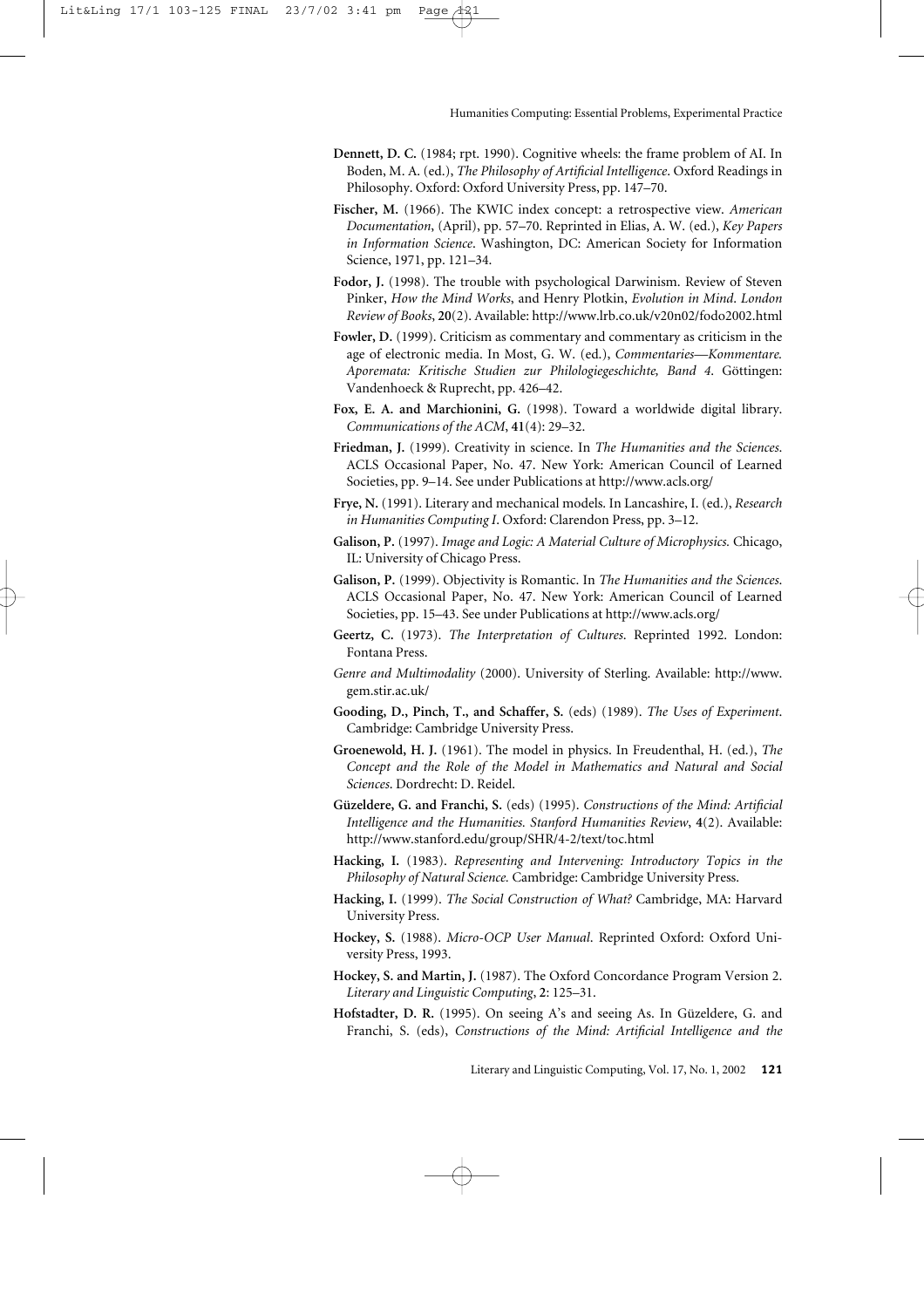*Humanities. Stanford Humanities Review*, **4**(2): 109–21. Available: <http://> www.stanford.edu/group/SHR/4-2/text/hofstadter.html

- **Horton, T.,** *et al***.** (1998). *The Elta Software Initiative*. Available: [http://www.](http://www) kcl.ac.uk/humanities/cch/elta/
- *Humanist Discussion Group* (1987–). <http://www.kcl.ac.uk/humanities/cch/> humanist/
- *The Humanities and the Sciences* (1999). ACLS Occasional Paper, No. 47. New York: American Council of Learned Societies. See under Publications at <http://www.acls.org/>
- **Ide, N. and Veronis, J.** (1993). What next, after the Text Encoding Initiative? The need for text software. *ACH Newsletter*, **15**(1). Available: <http://www.ach.org/> ACH\_Newsletter/15.1\_Newsletter.html#afterTEI
- *International Symposium on Music Information Retrieval* (2000). [http://ciir.cs.](http://ciir.cs) umass.edu/music2000/
- **Kernighan, B. W. and Plauger, P. J.** (1976). *Software Tools*. Reading, MA: Addison Wesley.
- **Lancashire, I.** (1991). *Humanities Computing Yearbook 1989–90*. Oxford: Oxford University Press.
- **Lancashire, I., Bradley, J., Wooldridge, R., McCarty, W., and Stairs, M.** (1996). *Using TACT with Electronic Texts*. New York: Modern Language Association.
- **Latour, B. and Woolgar, S.** (1986). *Laboratory Life: The Construction of Scientific Facts*. Princeton, NJ: Princeton University Press.
- **Leatherdale, W. H.** (1974). *The Role of Analogy, Model, and Metaphor in Science*. New York: American Elsevier.
- **Luhn, H. P.** (1966). Keyword-in-Context Index for technical literature (KWIC Index). In Hays, D. G. (ed.), *Readings in Automatic Language Processing*. New York: American Elsevier.
- **Manovich, L.** (2001)*. The Language of New Media*. Cambridge, MA: MIT Press.
- **McCarty, W.** (1993). Handmade, computer-assisted, and electronic concordances of Chaucer. In Lancashire, I. (ed.), *Computer-based Chaucer Studies*. *CCH Working Papers*, **3**: 49–65.
- **McCarty, W.** (1994). Encoding persons and places in *The Metamorphoses* of Ovid. Part 2: the metatextual translation. *Texte: Revue de Critique et de Théorie Littéraire*, **15/16**: 261–306. Available: <http://www.chass.utoronto.ca/french/> litera/Revue\_Texte/
- **McCarty, W.** (1999a). Humanities computing as interdiscipline. *Is Humanities Computing an Academic Discipline?* IATH, University of Virginia, 5 November 1999. Available: <http://ilex.cc.kcl.ac.uk/wlm/essays/inter/>
- **McCarty, W.** (1999b). A note on terminology: *humanities computing* or *humanistic informatics*? Available: <http://ilex.cc.kcl.ac.uk/wlm/essays/inter/> terminology.html
- **McCarty, W.** (1999c). We would know how we know what we know: responding to the computational transformation of the humanities. *The Transformation of Science: Research between Printed Information and the Challenges of Electronic Networks*. Max Planck Gesellschaft, Schloss Elmau, 31 May–2 June 1999. Available:<http://ilex.cc.kcl.ac.uk/wlm/essays/know/>
- **McCarty, W.** (2000). A serious beginners guide to hypertext research. Available: <http://ilex.cc.kcl.ac.uk/wlm/essays/achallc2000/hyperbib.html>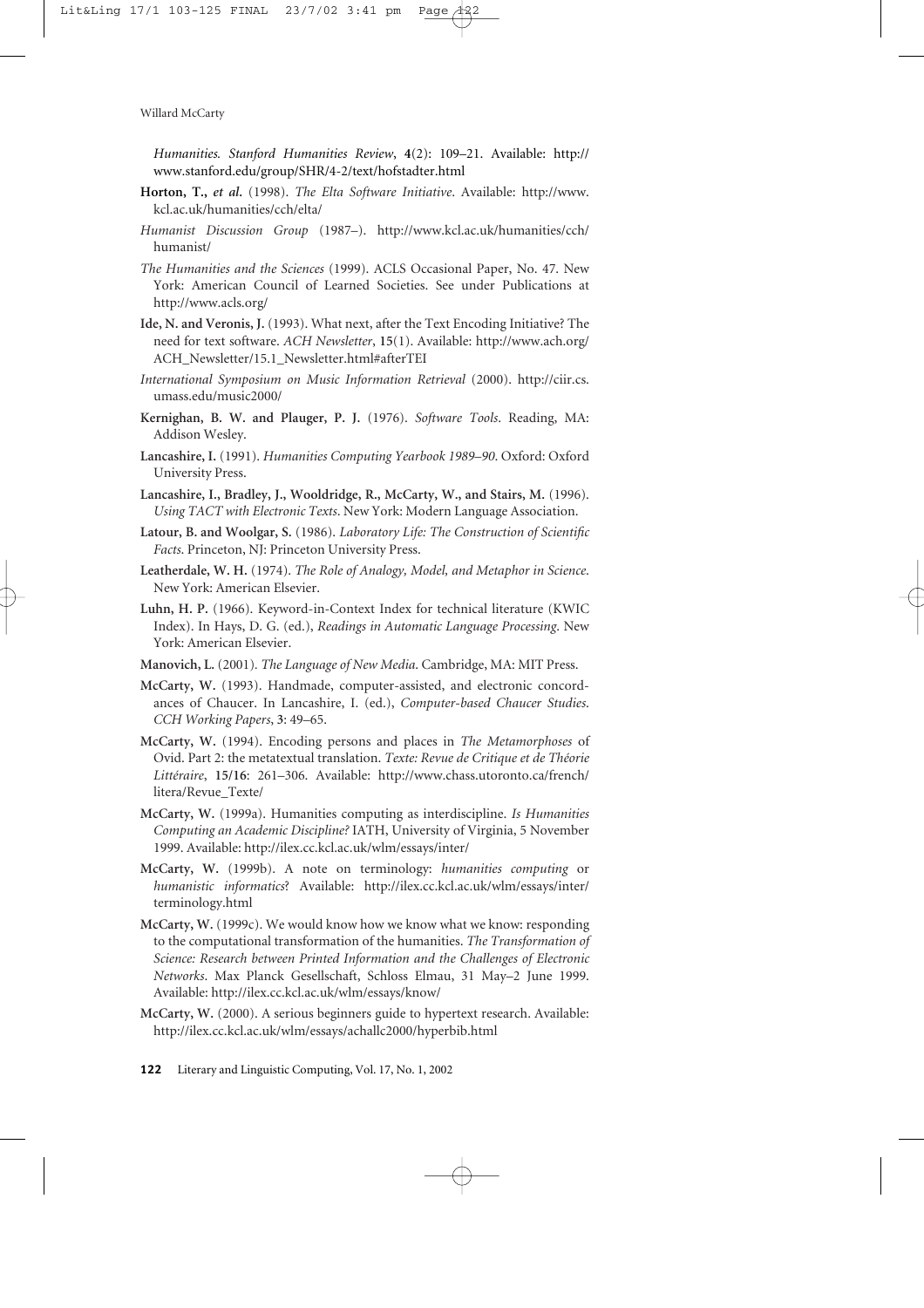- **McCarty, W.** (2002). A network with a thousand entrances: commentary in an electronic age? In Gibson, R. K. and Kraus, C. S. (eds), *The Classical Commentary*. Leiden: Brill (forthcoming).
- **McCarty, W. and Kirschenbaum, M.** (2000). Humanities computing units and institutional resources. Available: <http://www.kcl.ac.uk/humanities/cch/wlm/> hcu
- **McGann, J.** (1997). Imagining what you don't know: the theoretical goals of the Rosetti Archive. Available: [http://jefferson.village.virginia.edu/~jjm2f/chum.](http://jefferson.village.virginia.edu/~jjm2f/chum) html
- **Menzel, P. and D'Aluisio, F.** (2000). *Robo Sapiens: Evolution of a New Species.* Cambridge, MA: MIT Press.
- **Minsky, M.** (1967). *Computation: Finite and Infinite Machines*. Englewood Cliffs, NJ: Prentice–Hall.
- **Newell, A. and Simon, H.**(1976). Computer science as empirical enquiry: symbols and search. In Boden, M. A. (ed.) *The Philosophy of Artificial Intelligence*. Oxford Readings in Philosophy. Oxford: Oxford University Press, pp. 105–32.
- **Newell, W. H.** (ed.) (1998). *Interdisciplinarity: Essays from the Literature*. New York: College Entrance Examination Board.
- **NINCH (National Initiative for a Networked Cultural Heritage)**(2000). Building Blocks Project. Available:<http://www-ninch.cni.org/bb/project/project.html>
- *Online Music Recognition and Searching* (2000). Available: <http://www.kcl.ac.uk/> kis/schools/hums/music/ttc/IR\_projects/OMRAS/
- **Orlandi, T.** (1990). L'ambiente Unix e le applicazioni umanistiche. *Archeologia e Calcolatori*, **1**: 237–51.
- **Ott, W.** (2000a). Strategies and tools for textual scholarship: the Tübingen System of Text Processing Programs (TUSTEP). *Literary and Linguistic Computing*, **15**(1): 93–108.
- **Ott, W.** (2000b). *TUSTEP*. Available: <http://www.uni-tuebingen.de/zdv/zrlinfo/> tustep\_eng.html
- **Ott, W.** (2000c). *Humanist*, **14**(0262) [2], 22 September. Available: <http://> lists.village.virginia.edu/lists\_archive/Humanist/v14/
- **Paepcke, A., Chang, C.-C. K., García-Molina, H., and Winograd, T.** (1998). Interoperability for digital libraries worldwide. *Communications of the ACM*, **1**(4): 33-43. ACM Digital Library.
- *Perseus Digital Library*.<http://www.perseus.tufts.edu/>
- **Petre, M., Blackwell, A., and Green, T.** (1998). Cognitive questions in software visualisation. In Stasko, J. T., Domingue, J. B., Brown, M. H. and Price, B. A. (eds), *Software Visualisation*. Cambridge, MA: MIT Press, pp. 453–80.
- **Pickering, A.** (1995). *The Mangle of Practice: Time, Agency, and Science*. Chicago, IL: University of Chicago Press.
- **Pinker, S.** (1997). *How the Mind Works*. Harmondsworth: Allen Lane, The Penguin Press.
- **Pinker, S.** (1999). *Words and Rules: The Ingredients of Language*. London: Weidenfield and Nicolson.
- Preston, M. and Coleman, S. S. (1978). Some considerations concerning encoding and concording texts. *Computers and the Humanities*, **12**: 3–12.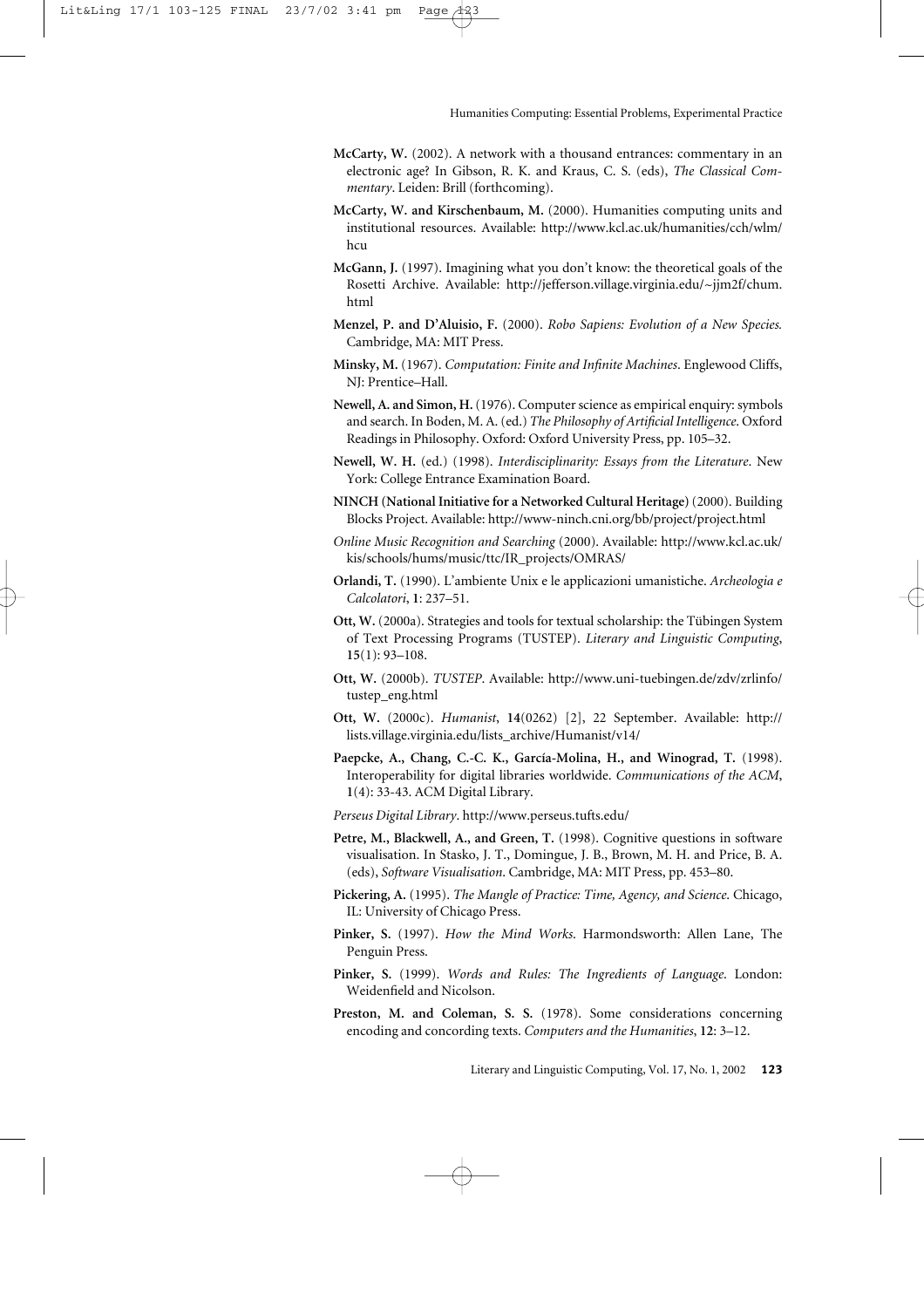- **Redhead, M.** (1980). Models in physics. *British Journal of the Philosophical Society*, **31**: 146–7.
- **Reizmann, R. E., Quinn, R. D., Watson, J. T., and Zill, S. N.** (2000). Insect walking and biorobotics: a relationship with mutual benefits. *Bioscience*, **50**: 23–33.
- **Roland, P.-Y., Cambouropoulos, E., and Wiggins, G. A.** (eds) (2001). *Pattern Processing in Music Analysis and Creation*. Special issue of *Computers and the Humanities*, **35**.
- **Rorty, R.** (2000). Being that can be understood is language. *London Review of Books*, **22**(6): 23–5.
- **Sapir, E.** (1921). *Language: An Introduction to the Study of Speech.* New York: Harcourt Brace.
- **Searle, J.** (1984). *Minds, Brains and Science: The 1984 Reith Lectures.* Harmondsworth: Penguin.
- **Simon, H. and Newell, A.** (1958). Heuristic problem solving: the next advance in operations research. *Operations Research*, **6** (Jan–Feb): 1–10.
- **Simons, G.** (1998). In search of task-centered software: building single-purpose tools from multipurpose components. SIL Electronic Working Papers 1998- 004. Available:<http://www.sil.org/silewp/1998/004/SILEWP1998-004.html>
- **Smith, D. A., Rydberg-Cox, J. A., and Crane, G. R.** (2000). The Perseus Project: a digital library for the humanities. *Literary and Linguistic Computing*, **15**(1): 15–25.
- **Smith, J. B.** (1997). The king is dead; long live the king. Keynote speech for Hypertext '97, Southampton, UK, 6–11 April. *Proceedings of the Eighth ACM Conference on Hypertext*, p. 240.
- **Sperberg-McQueen, C. M.** (1996). Text Analysis Software Planning Meeting, Princeton, 17–19 May: Trip Report. Available: <http://www-tei.uic.edu/orgs/> tei/misc/trips/ceth9605.html
- *Text Encoding Initiative* (2000). Available:<http://www.tei-c.org/>
- **Tufte, E. R.** (1983). *The Visual Display of Quantitative Information*. Cheshire CN Graphics Press.
- **Tufte, E. R.** (1990). *Envisioning Information*. Cheshire CN Graphics Press.
- **Tufte, E. R.** (1997). *Visual Explanations: Images and Quantities, Evidence and Narrative*. Cheshire CN Graphics Press.
- **Unsworth, J.** (comp.) (2000a). Is humanities computing an academic discipline? An interdisciplinary seminar, Institute for Advanced Technology in the Humanities, University of Virginia. Available:<http://www.iath.virginia.edu/hcs/>
- **Unsworth, J.** (2000b). Scholarly primitives: what methods do humanities researchers have in common, and how might our tools reflect this? Humanities computing: formal methods, experimental practice. In the Seminar on Humanities Computing, King's College London. Available: [http://jefferson.](http://jefferson) village.virginia.edu/~jmu2m/Kings.5-00/primitives.html
- **Unsworth, J.** (2001). Knowledge representation in humanities computing. eHumanities Lecture, National Endowment for the Humanities, 3 April. Available:<http://www.iath.virginia.edu/~jmu2m/KR/KRinHC.html>
- **Wixon, D. and Ramey, J.** (eds) (1996). *Field Methods Casebook for Software Design*. New York: John Wiley.